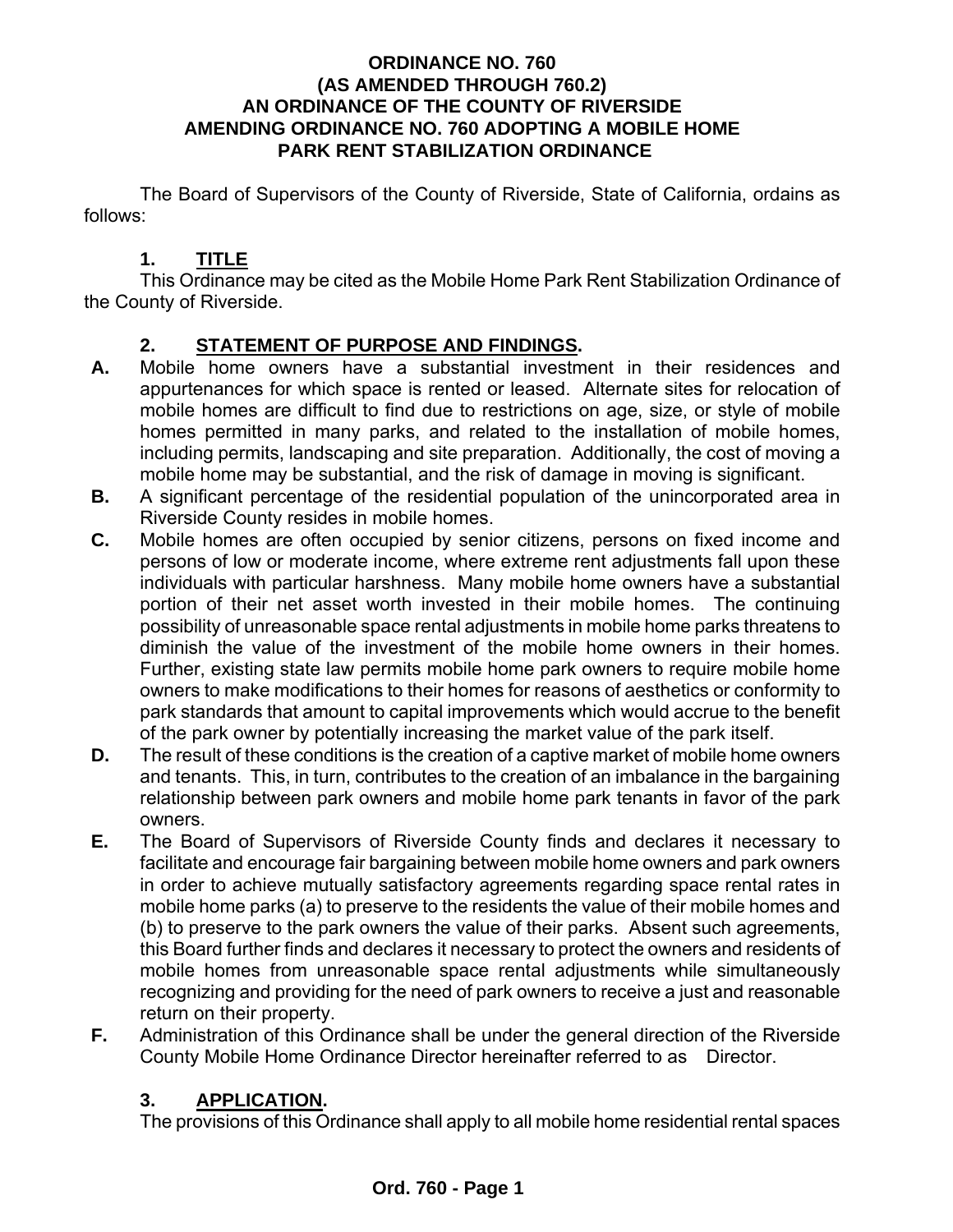located within the unincorporated area of Riverside County except if otherwise exempt from the provisions of this Ordinance, as such exemptions are provided for hereinafter in this Ordinance and by law. Nothing in this Ordinance shall be deemed to supersede any provision of California Civil Code Section 798 et seq. as it may be amended.

### **4. DEFINITIONS.**

In construing the provisions of this Ordinance, the following definitions shall apply:

- **A. "Base year"** is the calendar year 1991; or the year established by the most recent (prior) hearing before the Arbitrator or Board; or, if necessary, the year established by the Arbitrator or Board in parks that have sold since 1991.
- **B. "Consumer Price Index" or "C. P. I**. means the Index known as the "Consumer Price Index for all Urban Consumers for the Los Angeles-Anaheim-Riverside Area, (1982- 1984) and thereafter or the index which may replace this index if it is discontinued.
- **C. "Landlord"** means any owner, lessor, operator or manager of a mobile home park.
- **D. "Mobile Home" or mobile home** means a structure designed for human habitation and for being moved on a street or highway under permit pursuant to Section 35790 of the Vehicle Code. Except as provided in Civil Code Section 798.3, mobile home does not include "recreational vehicle" as defined in Section 799.29 of the Civil Code or a "commercial coach" as defined in Section 18001.8 of the Health and Safety Code.
- **E. "Mobile Home Owner" or "Resident"** means any person entitled to occupy a mobile home dwelling space pursuant to ownership thereof or a rental or lease agreement with the owner thereof.
- **F. "Mobile Home Park Owner" or "Park Owner"** means the owner, lessor, operator, manager or designated agent thereof of a mobile home park; sometimes referred to as "owner."
- **G. "Mobile Home Space or Space"** means the site within a mobile home park intended, designed, or used for the location or accommodation of a mobile home and any accessory structures or appurtenances attached thereto or used in conjunction therewith.
- **H. "Rent Adjustments"** means any rent increase or decrease demanded of or paid by a tenant, including any reduction in housing services without a corresponding reduction in the monies demanded or paid for rent.
- **I. "Rental Agreement"** means an agreement between a mobile home park owner and tenant establishing the terms and conditions of a tenancy in a mobile home park. A lease is a rental agreement.
- **J. "Residential rental space"** means any mobile home space occupied by any person other than the owner of the park for payment of rent pursuant to an oral or written lease, or other form of rental agreement.
- **K. "Space Rent"** means the consideration, including any bonuses, benefits, or gratuities demanded or received for and in connection with the use or occupancy of a mobile home space within a mobile home park, or for housing services provided and security deposits, but exclusive of any amounts paid for the use of the mobile home as a dwelling unit. The use or occupancy of a mobile home space shall include the exercise of all rights and privileges and the use of facilities, services and amenities accruing to the residents thereof. "Space Rent" shall not include any separately billed utility fees and charges for natural gas or liquid propane gas, electricity, water, cable television, garbage or refuse service and sewer service.
- **L. "Tenancy"** means the right of a tenant to the use of a mobile home site within a mobile home park on which to locate, maintain, and occupy a mobile home, site improvements and accessory structures; for human habitation, including the use of the services and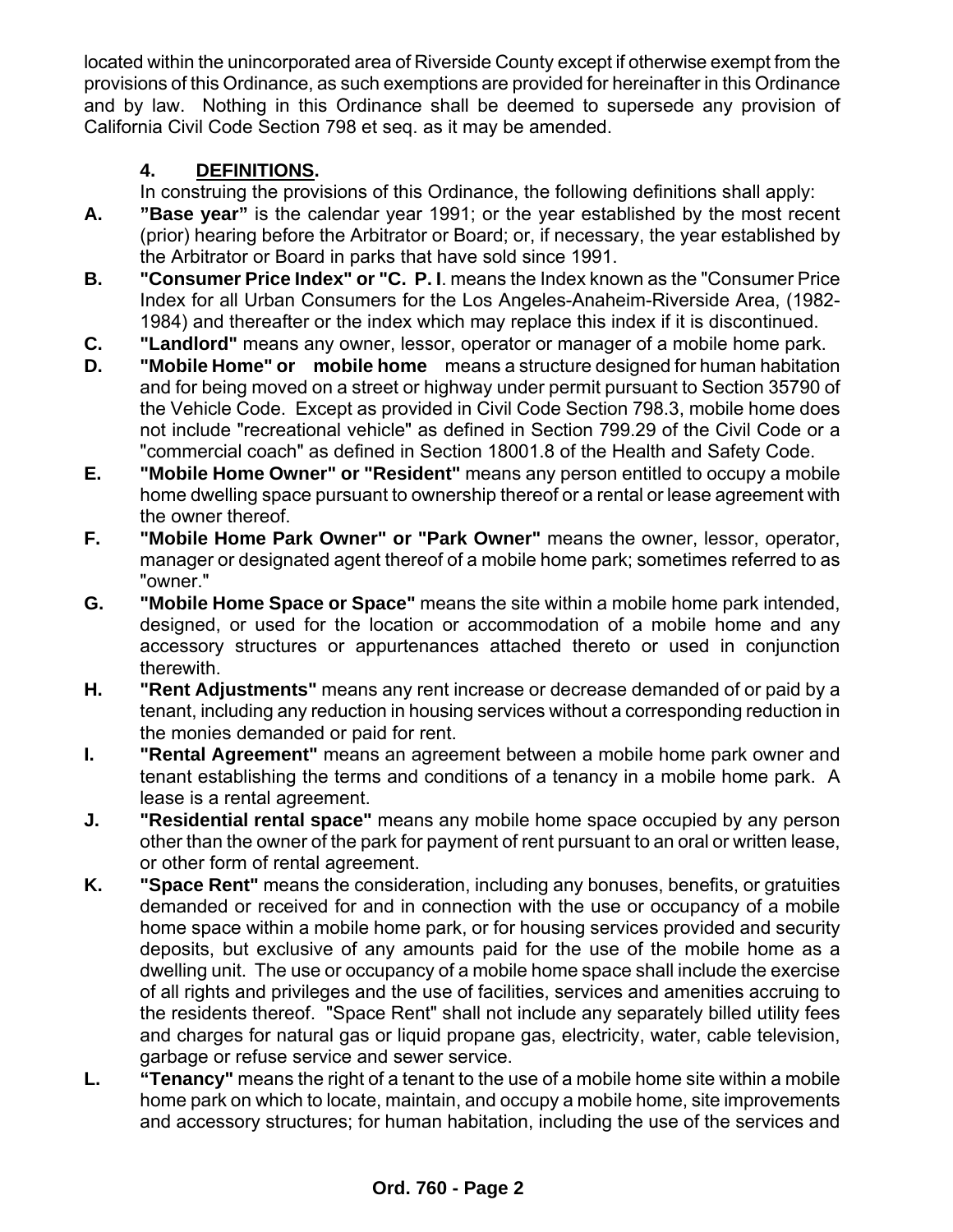facilities of the mobile home park.

**M. "Tenant"** means any person entitled to occupy such mobile home space pursuant to an oral or written lease with the owner thereof, or pursuant to some other rental agreement with the owner, lessor, operator or manager thereof.

## **5. EXEMPTIONS FROM COVERAGE.**

The provisions of this Ordinance shall not apply to the following:

**A. Newly Constructed Space** - Space rent or space rent adjustments for new mobile home spaces whether in parks constructed after January 1, 1990 or spaces rented out for the first time after January 1, 1990 shall be exempt from the provisions of this Ordinance. Civil Code Section 798.45.

#### **B. Vacancies**

- **1.** Subject to the exceptions in paragraphs 2 and 3 below, if the mobile home space or mobile home is (a) voluntarily vacated, abandoned or repossessed, or (b) vacated pursuant to California Civil Code Sections 798.56 or 798.75 the landlord may adjust the rental rate to an amount as he or she in his or her discretion may determine.
- **2.** Subject to the provisions of Civil Code Section 798.17, if the mobile home is sold in place and is to remain on site, the landlord may only increase the rental rate of the space to the new owner to an amount that is no greater than the average of the three highest rentals then currently being charged by the park owner for resident owner occupied spaces of comparable size, location and amenities in the park.
- **3.** In the event a resident owner must move from his or her mobile home because of a need for long term medical or custodial care, the space shall remain subject to this Ordinance during the time that the owner is absent and remains incapacitated. In those parks that allow subletting, the absent and incapacitated owner may sublet the mobile home for a charge not to exceed the space rent and utilities and all legally allowable pass through costs for a period of time not to exceed twenty-four (24) months without removing the space from the protection of this Ordinance.
- **C. Space Rent Agreement Exemption** Any rental agreement in excess of twelvemonths duration which also meets all criteria specified by Section 798.15 and Section 798.17 of the California Civil Code, including, but not limited to, the tenant notification requirement within the first paragraph of such rental agreements, shall be exempt from the space rent ceiling provisions of this Ordinance, but only during the term of such rental agreement or any uninterrupted, continuous extensions thereof. If such rental agreement is not extended and no new rental agreement in excess of twelve-months duration is entered into, then the last month' rent under the expired rental agreement shall be the base rent for purposes of this Ordinance. Any rental agreement exempt from this Ordinance by virtue of this subsection shall remain so exempt despite voluntary amendments made thereto, as long as any amendments extending the term contain the disclosures required by Section 798.17 of the California Civil Code.
- **D.** Lease Agreement Exemption Section 7 of this Ordinance does not apply to any residential rental space for the rental of which the mobile home park owner and the tenants have mutually agreed to enter into a lease which conforms to the provisions of California Civil Code Section 798.15 et seq.
- **E. Tenant Approval** This Ordinance does not apply if two-thirds of all mobile homes affected by the rent increase or other action give their approval in writing as evidenced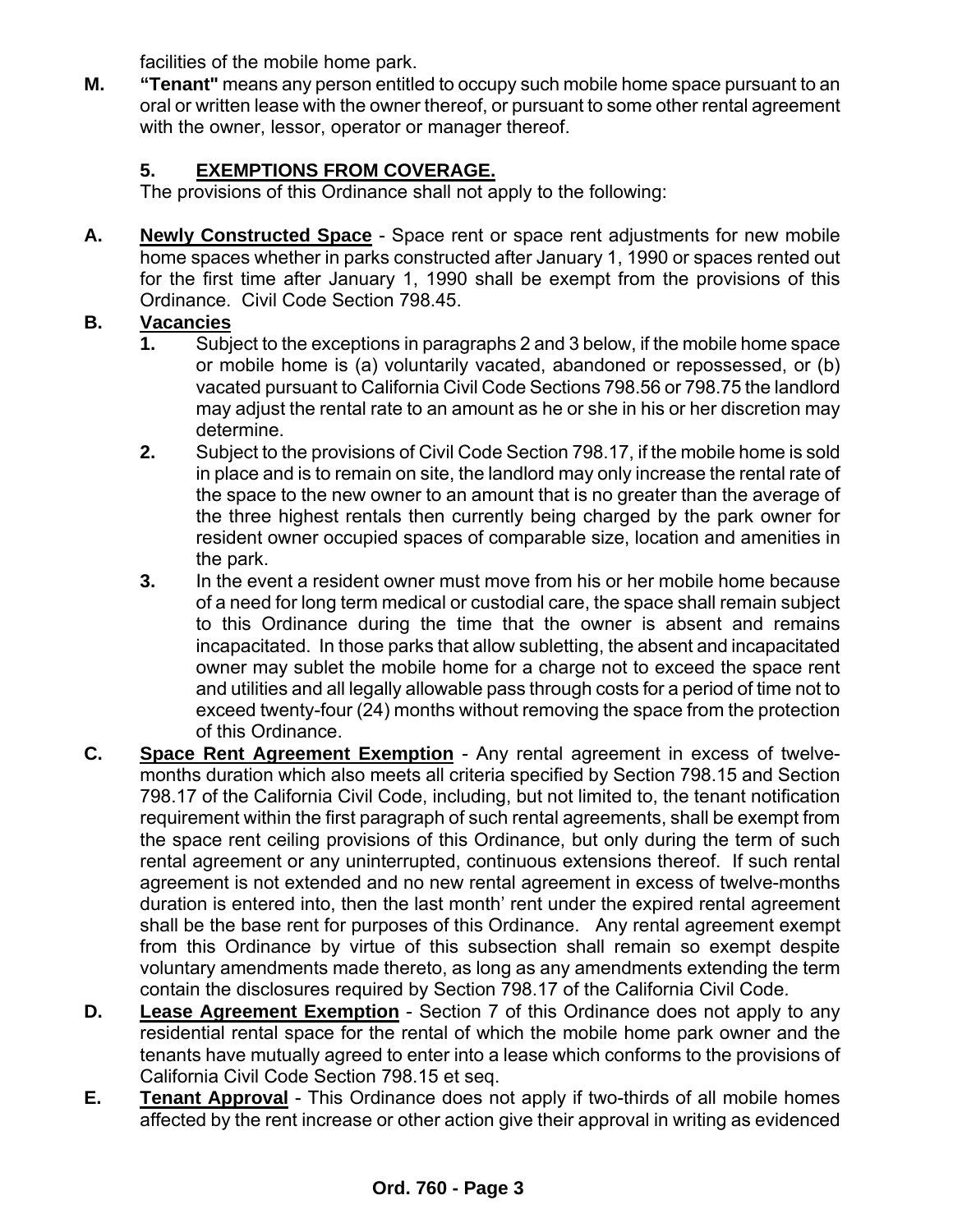by the signature of one tenant for each space or in an election called to consider the matter with each space casting one vote. The park owner shall supply proof of such approval to the Director for verification.

**F.** Violation - No person shall perform any act of duress, menace, or undue influence with the intent of thereby obtaining the consent of any other person to enter into any lease for the occupancy of a residential rental space in a mobile home park.

#### **6. REGISTRATION AND FEES.**

**A.** Within ninety (90) calendar days after the effective date of this Ordinance, mobile home park owners are required to register all mobile home parks and mobile home rental spaces within such parks with the Mobile Home Ordinance Director, hereinafter referred to as "Director."

The initial registration shall include: the name(s), business address(s), business telephone number(s) of each person or legal entity possessing an ownership interest in the park and the nature of such interest; the number of mobile home rental spaces within the park; and the number of spaces currently exempt under Civil Code Sections 798.17 and 798.45.

The Director is hereby empowered to establish procedures for requiring such reregistration as he or she deems necessary.

- **B.** After initial registration and on an annual basis, thereafter and until further order of this Board, each space in the park then subject to the provisions of this Ordinance and not otherwise exempt under provisions in the Mobile Home Residency Law, i.e, Civil Code Section 798.17 and 798.45, shall be charged and pay a fee of \$12 per space per year to cover the costs of administering this Ordinance. The fee shall be collected by the park owner who shall promptly remit all of the per space fee collected except one dollar (\$1) per space to the Director who shall use the monies so received solely for the purposes of covering the costs of administering this Ordinance. The park owner shall be entitled to retain one dollar (\$1) of the fee amount so collected to cover the park owner's expenses in complying with this Ordinance.
- **C.** No park owner shall be eligible to receive any rent ceiling adjustment as provided for under the provisions of this Ordinance unless such current registration information as may then be required for the mobile home park is on file with the Director at the time the petition for the rent ceiling adjustment is filed.

 The registration and re-registration requirements provided for in this section, or which may be hereafter established by the Board, shall apply to all mobile home parks including those exempt from the space rent ceiling limitation by reason of the existence of a valid space rent agreement. Registration shall not apply to parks that were constructed in 1990 or later.

## **7. SPACE RENT CEILING OR MAXIMUM ALLOWABLE SPACE RENT.**

Beginning the first month which commences following the day after the effective date of this Ordinance, no mobile home park owner shall charge space rent for any mobile home space in an amount greater than (a) the space rent in effect on December 31, 1991 increased by the increase in the C.P.I. since that date or (b) the rent for the space that is in effect on the effective date of this Ordinance. The space rent in effect on that date shall be known as the "space rent ceiling."

If there was no space rent in effect on December 31, 1991, the space rent ceiling shall be the space rent that was charged on the first date that space rent was charged after December 31, 1991(with the exception above noted) adjusted by the C.P.I. to the current date as indicated above or the rent for the space that is in effect on the effective date of this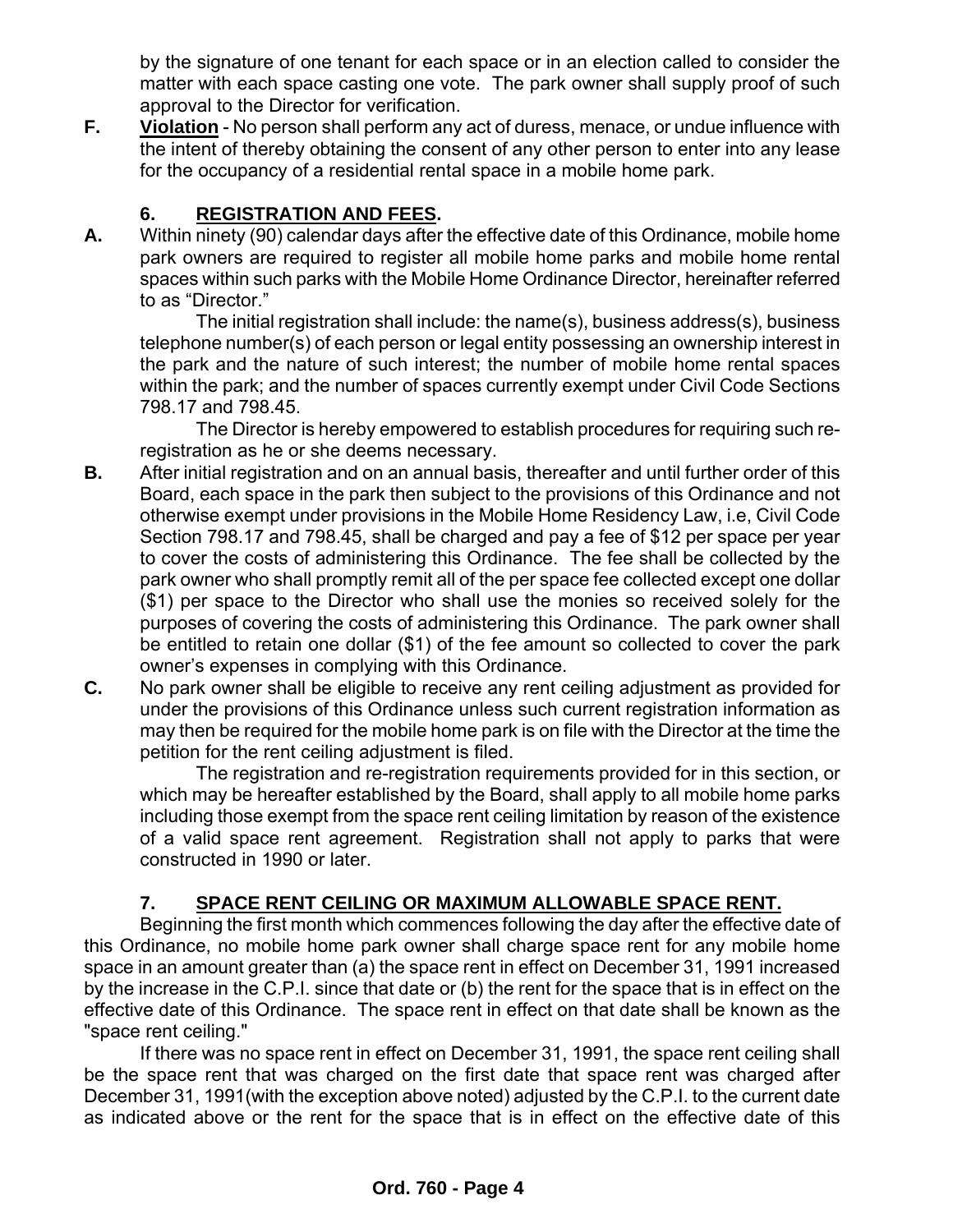Ordinance.

If a mobile home park space is exempted from the application of this Ordinance by reason of the existence of a space rent agreement and the agreement expires, the space rent ceiling for that space shall be the space rent in effect on the date the agreement expires.

### **8. SPACE RENT CEILING ADJUSTMENT - INITIAL ADJUSTMENT.**

**A**. No adjustment in space rent ceilings shall be permitted except as provided for herein.

**B.** Permissive Adjustment - A park owner shall be entitled to an initial permissive adjustment gross space rental income equal to one hundred (100%) percentage increase in the Consumer Price Index (CPI) from the end of the base year (1991) to the date of application for the adjustment.

 The percentage adjustment in the CPI shall be calculated by subtracting the CPI reported for December, 1991, from the most recently reported monthly CPI preceding the application and then dividing this remainder by the December, 1991, CPI.

#### **9. SPACE RENT CEILING ADJUSTMENT - ANNUAL ADJUSTMENTS.**

Commencing in calendar year 1996, park owners shall be entitled the following annual adjustments.

#### **A. Permissive Annual Adjustment**

 **1.** A park owner shall be entitled to one annual permissive adjustment of gross space rental income equal to one hundred percent (100%) of the percentage adjustment in the CPI from the date of the most recent initial or annual adjustment to the date of application for the proposed adjustment. No application or permission is required for the annual adjustment under this section.

#### **B. Net Operating Income Adjustment**

- **1.** In the event a park owner believes he or she does not receive a just and reasonable return on park property after receiving the maximum permissive adjustment provided for above, the park owner may, upon payment of a filing amount as hereinafter provided, file a petition with the Director for an adjustment of the space rent ceiling,(using the form attached hereto as **"Exhibit A")** providing adequate justification for the proposed increase.
	- **(a)** Upon the filing by a park owner of a petition for hardship rent increase, the Director shall request a deposit from the petitioner who shall pay 50% of the anticipated cost of the proceedings. Any final decision of the Arbitrator or Mobile Home Board (or final decision of a Hearing Officer if not appealed to the Board) shall contain an estimate of the total expenses of the Hearing process. The petitioner shall be obligated to pay, as a fee, one-half of the total cost of said hearing process (less the deposit). Any hardship rent increase may be conditioned upon the payment of said fee. In the event that the deposit exceeds one-half of the expense of the hearing process, the petitioner will be entitled to a refund of that difference.
- **2.** Such petition shall be in writing verified by the applicant, and shall contain the names, address and telephone number of the applicant, the name and address of the tenant of each rental space which would be affected if the petition were granted, a statement of the facts giving rise to the petition for an NOI adjustment in sufficient detail that, if established, such facts would demonstrate the existence of a decrease in the NOI warranting such NOI adjustment. Within thirty (30)working days after the petition has been submitted to the Director for filing, petitioner shall be given notice of the time and place of the hearing, which notice together with a copy of the petition shall be served upon or mailed to each tenant of a rental space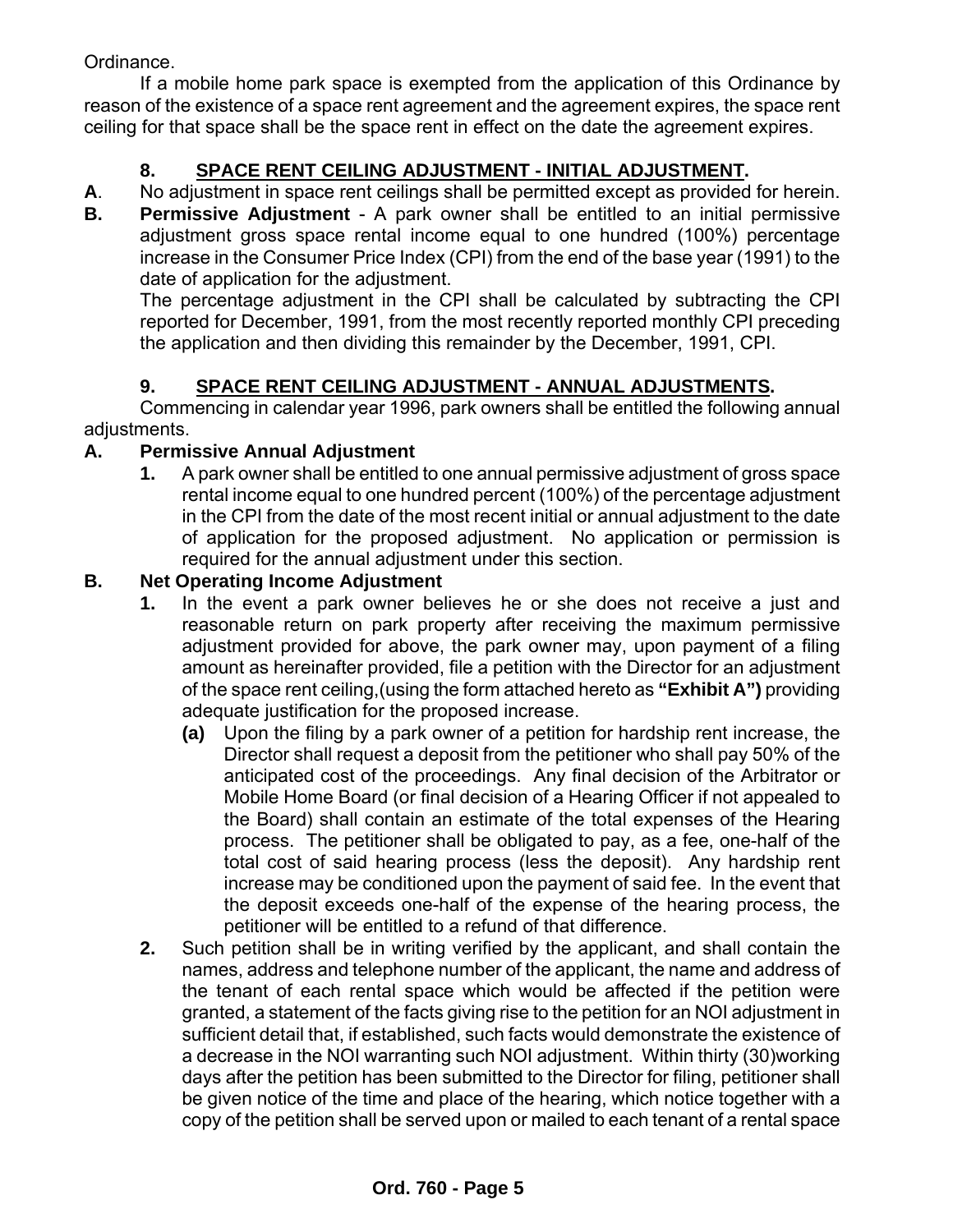which would be affected by the NOI adjustment if granted. When a declaration of service has been submitted to the Director, the petition for an NOI adjustment shall be deemed filed.

- **3.** A park owner shall be entitled to an adjustment of the space rent ceiling so as to enable the park owner's Net operating Income (NOI) for the subsequent year to be increased by a rate which, when added to the maximum permissible adjustment provided for above will give the park owner a just and reasonable return on park property. In determining whether the current NOI is adequate in comparison with the base year NOI, the NOI for the park earned in the base year shall be increased by the amount of the CPI increase from the base year to the date of the proposed rental increase.
- **C.** No annual adjustment shall become effective if a previous annual adjustment became effective within the previous twelve (12) months unless approved by Arbitrator or the Board.

#### **D. Rent Increase Based upon Capital Improvements.**

- **1.** An application for a rent increase based on the cost of a proposed or completed capital improvement may be filed by the park owner with the Director pursuant to this subsection. For the purposes of this subsection "Capital Improvement" is defined as the installation of new improvements and facilities, and/or the replacement or reconstruction of existing improvements and facilities which consist of more than ordinary maintenance or repairs, with a useful life of at least five (5) years. A capital improvement shall be approved by the Arbitrator or Board where the improvement has been agreed upon between the park owner, and by more than 50 percent (50%) of the owners of all mobile homes affected by the improvement in an election called to consider the matter with each space casting one vote.
- **2.** A capital improvement shall be approved if the improvement is required (a) to maintain the common facilities and other areas of the park in a safe and sanitary condition (b) to maintain the existing level of park amenities and services, or (c) to comply with the law or an administrative regulation. No vote of Mobile Home owners shall be required for approval under this provision.
- **3.** Capital improvement costs for items which are not necessary or approved as described above, in paragraphs 1 and 2, shall be allowable rent increases only if the park owner has (a) consulted with the park residents to be affected prior to initiating construction of such improvements, regarding the nature and purpose of such improvements and the estimated cost of such improvements, and (b) demonstrated the need for the improvements and the reasonableness of the anticipated costs.
- **4.** Capital Improvement rent increases shall be amortized over the useful life of the improvement as set forth in Internal Revenue class life tables then in effect, unless the Arbitrator or the Board at its discretion determines that the use of such tables is unreasonable under the circumstances.
- **5.** In addition to the reasonable cost of the improvement(s) and the reasonable costs of financing, the rent increase shall include a return of two percent (2%) over the prime rate at Bank of America in effect at the time the rent increase is approved calculated annually on the unamortized cost improvement.
- **6.** In the event the need for the capital improvement is a result of an accident, isaster, or other event for which the park owner receives insurance benefits, only those capital improvement costs which exceed such insurance benefits may be amortized as operating expenses unless the uncovered loss or portion thereof is a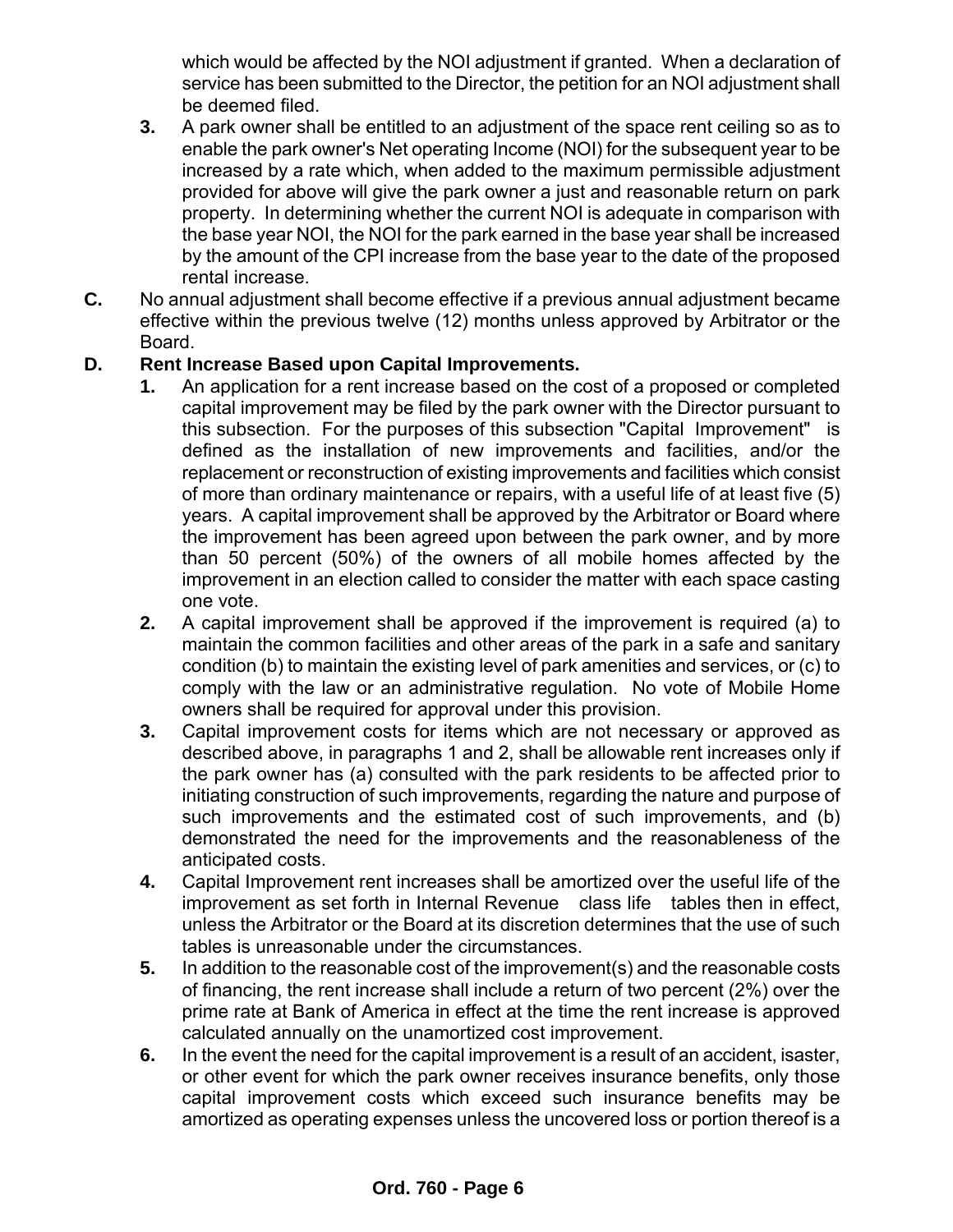result of an underinsured or uninsured loss in which event the underinsured or uninsured portion is disallowed unless prudent business practices would not require it to be insued.

- **7.** Capital Improvement rent increases shall be apportioned equally among all spaces in the mobilehome park affected thereby and shall be payable monthly, and shall be set forth by the park owner as a separate item from the space rent. The increase shall remain in effect until the cost of the improvement, plus reasonable costs of financing as set forth above, have been fully recovered.
- **8.** The application for the cost of a completed capital improvement or the estimated cost of a proposed capital improvement shall contain:
	- **(a)** A description of the capital improvement;
	- **(b)** A copy of all estimates, contracts, bills, invoices, canceled checks and other documentation reasonably necessary to establish the cost of the capital improvement and the reasonable cost of financing the capital improvement. If, instead of borrowing the money to make the capital improvement, the park owner uses his or her own funds, the reasonable cost of financing which will be allowed shall be the average prime rate charged by the Bank of America for the three months preceding the start of construction of the capital improvement; and
	- **(c)** If the capital improvement has been agreed upon between the park owner and by more than fifty percent (50%) of the owners of all mobile homes affected by the improvement, proof of that fact will be submitted with the application.
- **9.** A petition by tenants, as allowed by Section 12, will be limited to challenging the special increase for a capital improvement only on the basis that it does not meet the criteria established by Section 9.D of this Ordinance.
- **10.** The Hearing Officer, Arbitrator or Board may, in its discretion, approve the capital improvement without the necessity of a hearing, as provided for in this Ordinance.
- **11.** No rent increase for a proposed capital improvement may be collected until the park owner provides proof to the Director that the improvement has been completed.

#### **10. REQUIRED CERTIFICATION ON RENTAL ADJUSTMENT NOTICE.**

The Arbitrator or Board shall have the right to deny any rent adjustment under this Ordinance if the owner:

**A.** Has failed to comply with any provisions of this Ordinance and/or regulations issued there under by the Director or the Board of Supervisors.

#### **11. MOBILE HOME RENT BOARD ESTABLISHMENT AND POWERS.**

- **A.** The Board of Supervisors hereby reserves the right to establish a Mobile Home Board for the County of Riverside and to activate the Board as an agency to replace the function of the Arbitrator, at such time as the Board of Supervisors, in its discretion, so chooses. If the Board is activated, the arbitration procedures in Section 15 of this Ordinance shall also be applicable to the Board.
- **B. Composition** If established, the Board shall consist of five (5) regular members and two (2) alternate members. One regular member shall be a space tenant who resides in the unincorporated area of the County of Riverside; one member shall be a mobile home park owner, operator, manager or designated agent of a mobile home park located in the unincorporated area of Riverside County. The two alternate members shall be a space tenant from a different mobile home park in the unincorporated area of Riverside County other than the regular space tenant member and an owner, operator,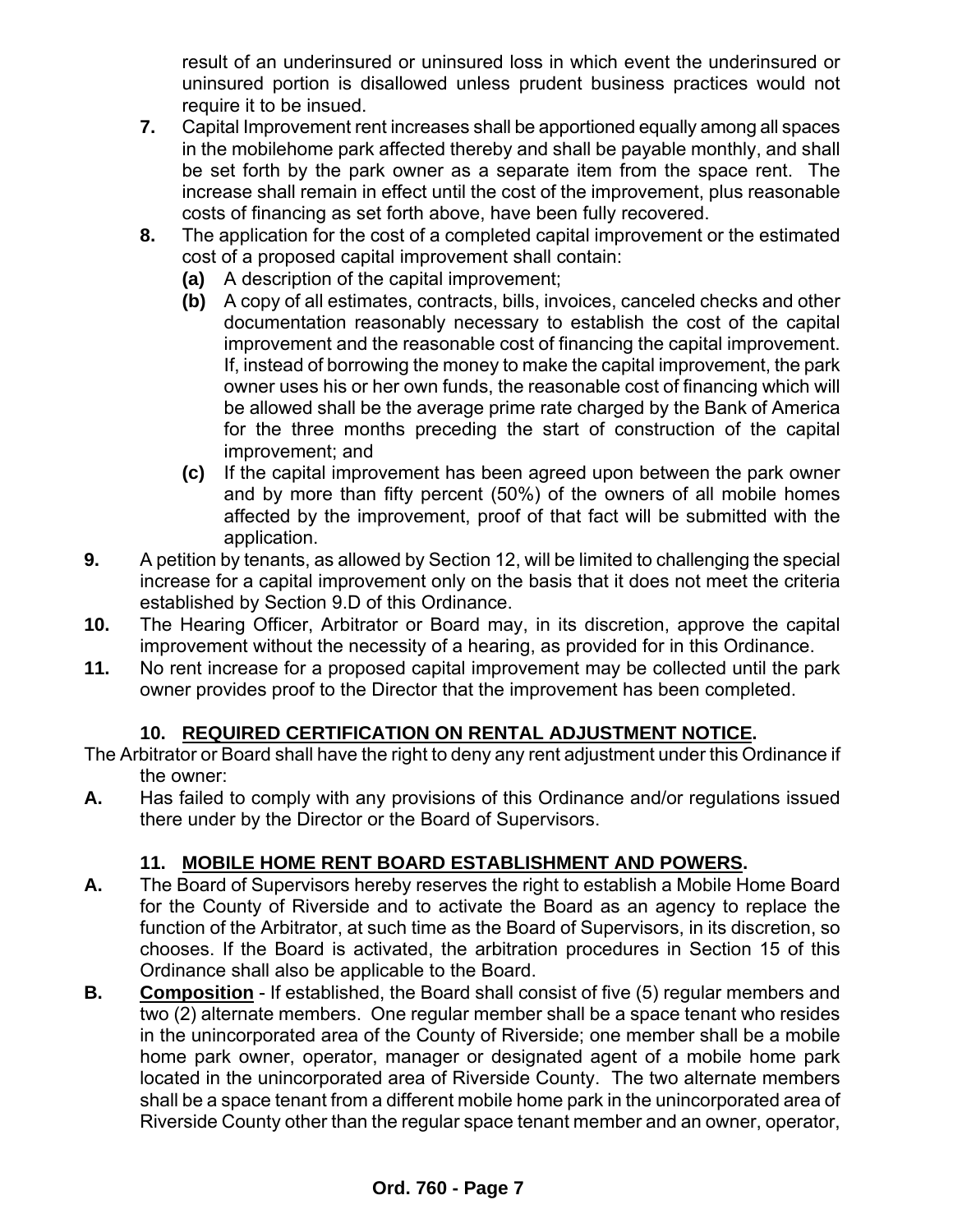manager or designated agent from a different mobile home park in the unincorporated area of Riverside County other than the regular owner member. The remaining three (3) members shall be residents of the unincorporated area of Riverside County who are not elected officials, or employees, relatives of elected officials of the County of Riverside, and who are neither tenants, owners, operators, managers or designated agents of mobile home parks and who have no conflicts of interests due to relationship with same. Candidates for membership of the Board shall submit a verified statement listing all interests in any real property or mobile home as defined in Section 798.3 of the California Civil Code, including ownership, individually, jointly, legal or equitable, and all sales of such property, or instruments secured by such property, within ninety (90)days of seeking appointment to the Board.

- **C. Nomination and Appointment** The regular space tenant member and his or her respective alternate members shall be selected by the Board of Supervisors from a list of nominations, if any, for the Mobile Home Board submitted by mobile home residents. The regular mobile home park owner member and his or her respective alternate member shall be selected by the Board of Supervisors from a list of nominations, if any, supplied by a general association on behalf of the various mobile home park owners associations with parks in the unincorporated portions of the County. The Board of Supervisors shall nominate and appoint the three remaining regular Board members. All members of the Board shall be selected in accordance with applicable County procedures.
- **D.** Term Each regular member of the Mobile Home Board shall serve for a term of two years except as otherwise provided herein. For the first Board, the one (1) space tenant member and the one (1) owner member and three (3) at-large members from the unincorporated areas of the County shall be appointed for three (3)-year terms. Thereafter, the successors shall be appointed for terms of two (2) years. Each regular member shall hold office until a new member has been duly appointed and assumed his or her duties. Each alternate member of the Board shall serve for a term of two (2) years except as provided herein. Each alternate member shall hold office until a new alternate member has been duly appointed and assumes his or her duties. If a vacancy occurs or an office becomes vacant other than by expiration of a term, it shall be filled by the Board of Supervisors by appointment as previously prescribed herein for the unexpired portion of such member's term. Notwithstanding the above provisions of this paragraph, a member may be removed, at any time, with cause, by a majority vote of the Board of Supervisors. Further notwithstanding the above provisions of this paragraph, any member who is absent without sufficient cause as determined by the Board of Supervisors from three (3) consecutive meetings of the Mobile Home Board which such member was required to attend shall be deemed to have vacated his or her office.
- **E. Meetings** To fulfill its function, the Mobile Home Board shall meet as often as it deems necessary, but at least one regularly scheduled public meeting shall be held every ninety (90) days; or, except as otherwise set forth herein, within thirty (30) days of any request for a hearing or arbitration held hereunder, whichever is earlier. All members of the Board, whether regulars or alternates, shall be required to attend all Board meetings and hearings unless such member has been disqualified from participation. No park owner or tenant member may participate in any decision regarding her or her mobile home park. All meetings of the Board shall be conducted in accordance with the provisions of the Ralph M. Brown Act. (Government Code 54950 et seq.)
- **F.** Voting The affirmative vote of three (3) members of the entire five member Board is required for a decision, including all motions, regulations, and orders of the Board.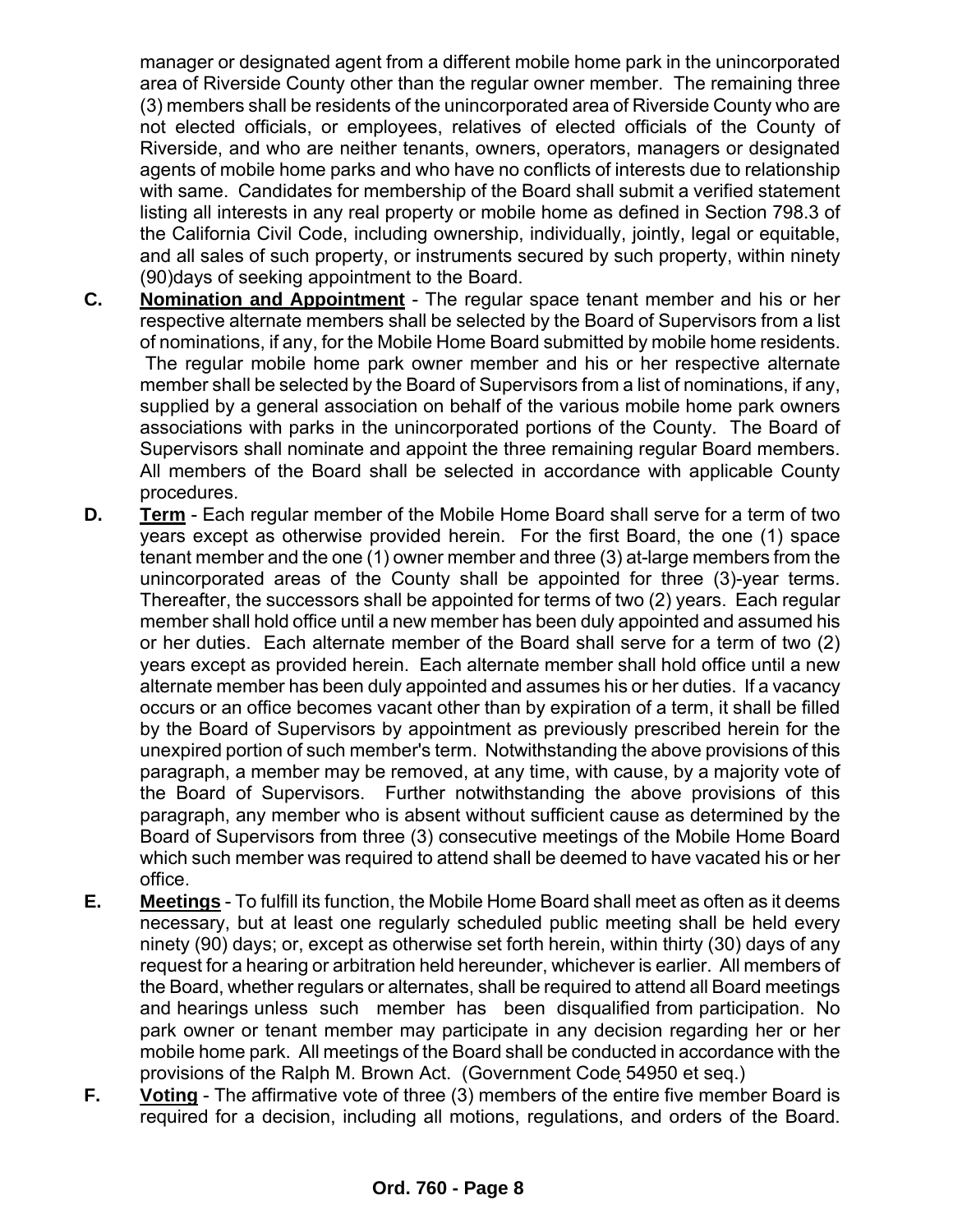Alternate members may also participate in the Board proceedings but shall have voting privileges only when acting in the place of an absent regular member.

- **G. Quorum** Three (3) Board members shall constitute a quorum as long as one member from each category of representative membership is present.
- **H. Powers and Duties of Board** The Board shall undertake and have the following duties, responsibilities, and functions, together with all powers reasonably incidental thereto:
	- **1) Adoption of Rules and Regulations.** Subject to the approval of the Board of Supervisors the Mobile Home Board may make and adopt its own administrative rules and regulations as may be necessary to effectuate the purposes and policies of this Ordinance and to enable the Board to carry out its powers and duties there under, so long as such rules and regulations are consistent with the laws of the State, this Ordinance, and any Guidelines adopted by the Board of Supervisors. Any such rules and regulations of the Mobile Home Board shall be reduced to writing and shall be on file with the Director of the Board at all times.
- **I. Director** The County Executive Officer shall appoint a Mobile Home Ordinance Director, hereinafter referred to as "the Director", to administer this Ordinance and assist the Arbitrator or the Board in its responsibilities. The Director may be an employee of the County of Riverside or may be retained by contract and shall be responsible for the day-to-day operations of this Ordinance.
	- **1. Maintenance of Records.** The Director shall keep a record of proceedings under this Ordinance, which shall be open for inspection by any member of the public.
	- **2. Appointment of Committees, Mediators or Hearing Officers.** The Director may appoint committees, mediators and Hearing Officers to hear matters on which testimony may be taken, which committees, mediators and Hearing Officers shall report to the Director the findings and results of any such hearing on a matter referred to such committee or person.
- **J. Conduct Studies and Investigations** The Mobile Home Board, upon the approval of the Director, shall have the power to make such studies, surveys, and investigations, conduct such hearings, and obtain such information as is necessary to carry out its powers and duties, and may authorize individual members to do so.
- **K. Approve Rent Adjustments** The Mobile Home Board may approve such adjustments in rent ceilings as provided for in this Ordinance and any regulations there under.
- **L. Evaluation** The Director shall render at least annually a comprehensive written report to the Board of Supervisors concerning the activities, hearings, actions, results of hearings, budget and expenses and all other matters pertinent to this Ordinance.
- **M. Related Duties** The Director shall undertake such other related duties as may be assigned by the Board of Supervisors.
- **N. Compensation** Each member of the Board and the Director shall be entitled to such compensation as may be established by the Board of Supervisors, including reimbursement for reasonable expenses incurred in the performance of his or her official duties. The Board and its members shall not have any authority to expend, commit or authorize the expenditures of any public funds, except with the prior express approval of the Director.
- **O.** Staff The County of Riverside shall provide or pay for all administrative staff necessary to serve the Director and shall provide or pay for a Secretary to serve as Secretary of the Director. The Director shall be responsible for the maintenance of all records under this Ordinance. The County Counsel or his/her designee or other attorney as selected by the Board of Supervisors shall act as legal counsel.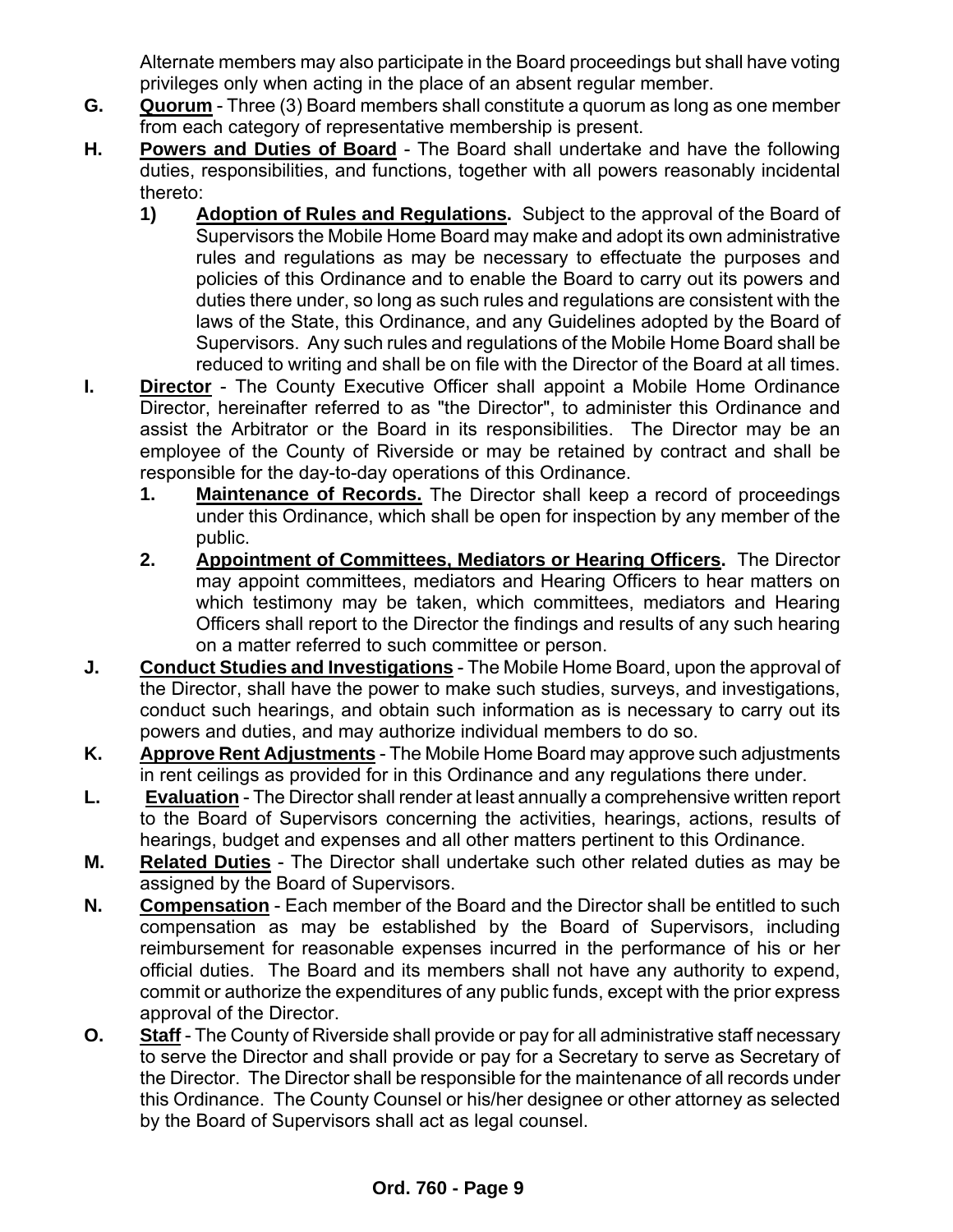#### **12. PETITION BY TENANT.**

- **A.** Any tenant of a mobile home rental space affected by this Ordinance, upon payment of a filing fee of one dollar (\$1) and joined by at least 30% of the other tenants similarly affected (each of whom pays one dollar (\$1) per space), may petition for a determination whether a proposed or actual action by the landlord affecting such tenant(s) is within the terms of this Ordinance. If the County shall establish forms for such petitions, the petition shall be prepared and submitted upon such form. In the absence of such designated form, the petition shall contain the name, address and telephone number, if known, of the landlord, owner, manager, or other person authorized to represent the owner of the mobile home park, a brief statement of the facts giving rise to the petition and a statement that a copy of the petition has been personally served or mailed to the owner, manager or other person authorized to accept and receive notices to the landlord.
- **B.** The petition shall also include the name, address, and telephone number of the designated representative of the petitioner(s) to whom notices and other communications respecting the petition are to be transmitted.
- **C.** In the event a petition by a tenant(s) results in a downward adjustment in the space rent, the park owner shall not be obligated to adjust any rent except the rent of those tenant(s) who signed the petition and paid the established filing fee.
- **D.** A petition must be filed within 60 days of notice being given by the park owner or within 90 days of the action actually taken by the park owner when no written notice preceded the action.
- **E.** In the event the petitioner or petitioners are claiming that a net operating income rental increase otherwise allowed by Section 9B above should be disallowed in whole or in part because of conditions of deteriorating maintenance the petitioner(s) shall specify the conditions of deteriorating maintenance in their petition with the specificity required by Civil Code Section 798.84(b).
- **F.** Upon receipt of the petition, the Director shall determine whether or not the petition contains the minimum number of signatures required. Thereafter, the Director shall notify, in writing, the park owner and the residents of the results of his/her determination.
- **G.** The Director shall in a timely manner assign a Hearing Officer who shall conduct an informal hearing in an attempt to resolve the matter. In making his/her recommendation(s), the Hearing Officer may consider all relevant factors including those listed in this Ordinance.
- **H.** The Hearing Officer shall, if he/she finds it practical to do so, hold the informal hearing at the mobile home park. In any event, the Hearing Officer shall use all reasonable efforts to hold the hearing at a location which is convenient for the residents of the park.
- **I.** The hearing may be attended by no more than two representatives from the affected tenants and two representatives from the park owner. Attorneys shall not be present at the informal hearing(s) unless agreed to by both sides except in a case where the park owner or petitioning tenant(s) is an attorney in which case the other party may be accompanied by its own attorney.
- **J.** Either side may submit written, photographic or other type of documentary evidence to support their contentions, but is not required to do so.
- **K.** The Director shall set time lines by which the informal hearing process must be concluded and shall take all appropriate steps to see that the informal hearing process is conducted in a manner that respects the rights of both sides.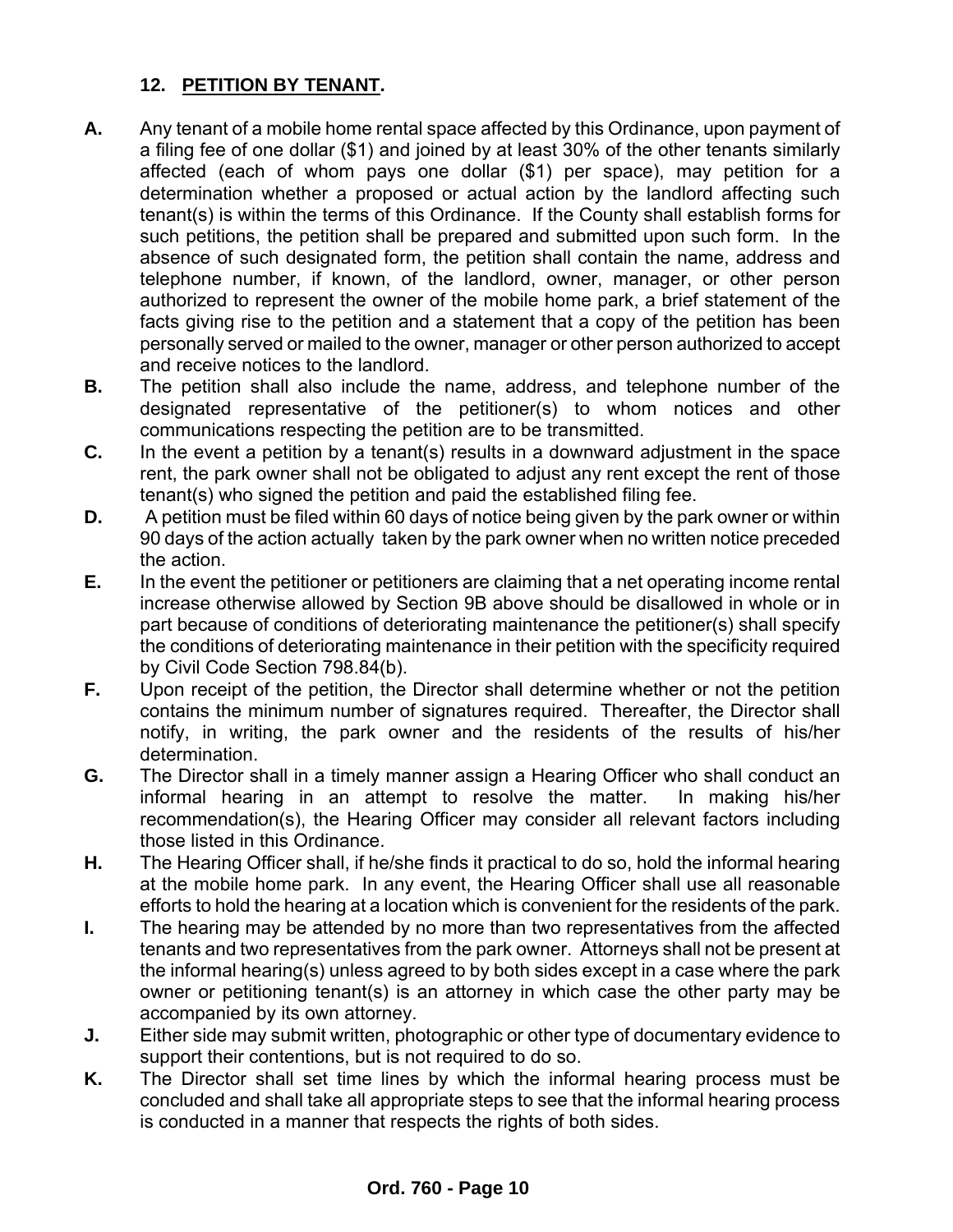- **L.** The Hearing Officer shall submit his/her final recommendations in written form to both sides and to the Director.
- **M**. Any agreements reached by the parties shall be reduced to writing and be signed by them and the Hearing Officer.
- **N.** No statement(s) made by a party in the informal hearing process may be introduced into evidence or presented before the Arbitrator or Board unless agreed to by side making the statement.

#### **13. PETITION BY LAND ORDINANCE**.

Any landlord of a mobile home park affected by this Ordinance may, upon payment of a filing fee of one dollar (\$1) per space affected under this Ordinance, petition for a determination whether a particular course of action by said landlord is allowable, valid and in conformity with this Ordinance. The Director may designate forms for the filing of such petitions. In the event that no such form has been designated, the petition shall be in writing, and shall contain the name, address and telephone number, if any, of the person requesting the interpretation or opinion, the name and address of each tenant of a rental space owned or managed by the person requesting the interpretation or opinion, if it is intended that such interpretation or opinion affects such rental space, a brief statement of the facts giving rise to the request for interpretation or opinion, and a statement that a copy of such petition has been personally served upon or mailed to each such tenant who might be affected thereby.

The Hearing Officer procedures specified in Section 12 G-N inclusive of this Ordinance shall be used for the initial consideration of the landlord's Petition.

#### **14. APPEAL TO ARBITRATOR OR BOARD.**

Any party to a hearing conducted by a Hearing Officer shall be entitled to appeal the decision to the Arbitrator [or to the Mobile Home Board, if established].

#### **15. ARBITRATION.**

- **A.** If a majority of the petitioning parties or the park owner wish to proceed to arbitration they shall, within 20 days of notification of the Hearing Officer's final recommendation, notify the Director in writing of their decision to proceed to arbitration.
- **B.** Within 30 days of notice of the filing of the request for arbitration the Mobile Home owner(s) and park owner shall contribute and deposit a sum of money with the Director for the estimated costs of, and as determined by, the Director. In no event shall the mobile home owner(s) contribution exceed \$300 or such other amount (greater or lesser) as the Director may establish. Failure on the part of the petitioner(s) to deposit its share, shall terminate the proceedings and deny the request. In the event the park owner fails to deposit his share, the Arbitrator shall enter an order as to such park owner denying any increase in rent or any other new "pass through" charge for a 12 month period, beginning the date of the notice of increase that is the subject of dispute. This order shall become effective 30 days from the date it is mailed by the Director unless a stay of execution is granted. Unless such a Judicial stay is granted, any rent increase collected by park owner while this procedure was pending shall be refunded to residents within sixty (60) days of the date of mailing of the notice denying the increase pursuant to this Section, by the Director. If no contrary Judicial order is entered, and the amounts owed are not repaid in sixty (60) days, affected residents may reduce their rental payments next due by the amount overpaid. If the amount exceeds 1 month's payment, the balance shall be deducted the next month until resident has received the overpayment plus 10% of the total as a penalty for park owner not having complied with the provisions of this Ordinance.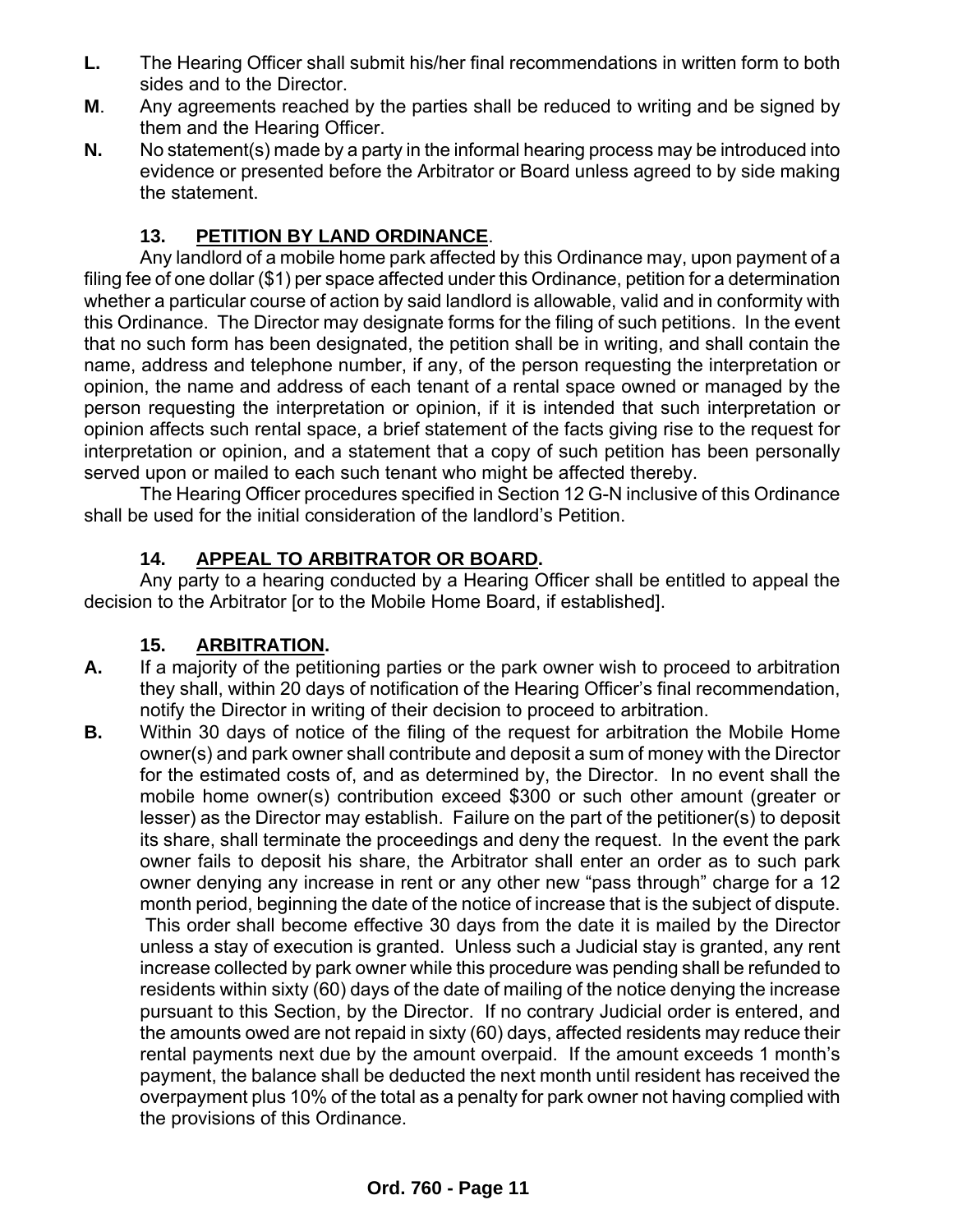**C.** In the event a petition by a tenant(s) results in a downward adjustment in the space rent, the park owner shall not be obligated to adjust any rent except the rent of those tenant(s) who signed the petition and paid the established filing fee.

#### **16. SELECTION OF ARBITRATOR.**

- **A.** The County Executive Officer shall, if the parties cannot otherwise agree, select the person who is to be the Arbitrator. The Arbitrator shall be selected from a list of recommendations provided by the Board of Directors of the Riverside County Bar Association or such other organization(s) as the County Executive Officer deems appropriate. The Arbitrator shall be a resident of Riverside County and be qualified by education, training and experience. The Arbitrator shall be subject to the same restrictions as imposed upon the members at large of the Mobile home Board.
- **B.** The Arbitrator shall not be required to submit the verified statements of economic interest required for at-large members of the Mobile home Board.
- **C.** The County shall pay the Arbitrator his or her fees as agreed between the Arbitrator and the County Executive Officer.

#### **17. CONDUCT OF PROCEEDINGS**.

- **A.** The following is applicable to all hearings before the Arbitrator or Mobile Home Board.
- **B.** Each party to a hearing may have assistance in presenting evidence or in setting forth by argument his or her position, from an accountant, attorney or such other person of his own choosing as may be designated by said party.
- **C**. Formal rules of evidence shall not apply in such proceedings; however, all testimony (oral or written) offered as evidence shall be under oath.
- **D.** In the event any party shall fail to appear at the time and place set for hearing of a petition without good cause as determined by the Arbitrator or Board, the Arbitrator or Board may hear and review such evidence as may be presented by those present, and may make such findings and decisions as shall be supported by the evidence placed into the record.
- **E**. The Arbitrator or Board, shall make findings based on the evidence as presented as to each fact relevant to its decision on the petition. The decision shall be based upon the findings, and shall:
	- **1.** Determine whether the action or proposed action of a landlord is valid, authorized, and in conformity with this Ordinance;
- **F.** The decision shall be made no later than thirty (30) days after the matter has been submitted for determination. No rent adjustment shall be authorized unless supported by a preponderance of the evidence. A notice of the decision shall be sent to each party to a proceeding.

**18. APPEAL TO COURT.** The findings and decisions of the Arbitrator or Board shall be a final administrative action. There shall be no right of appeal to the Board of Supervisors, but appeal may be to court pursuant to Code of Civil Procedure Sections 1094.5 and 1094.6. Such findings and decisions shall be public records, and may be certified by the Director, or by the Clerk of the Board of Supervisors. Each decision shall set forth a Notice as required by California Government Code Section 1094.6. The decision shall become effective upon mailing to the party unless otherwise indicated.

#### **19. PRIORITIES.**

All petitions for hearings shall be heard in order of date filed.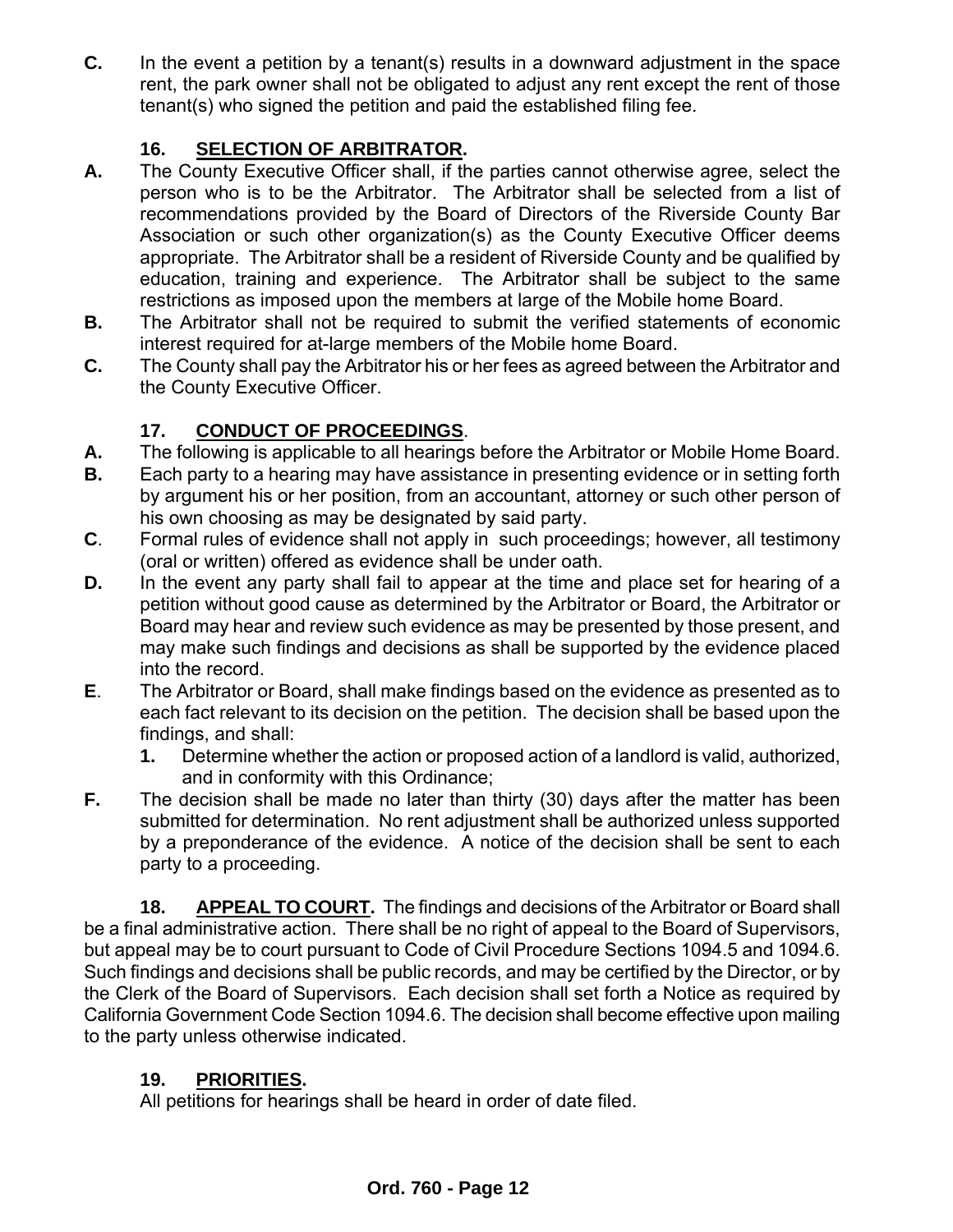#### **20. RENT ADJUSTMENT REGULATIONS**.

For purposes of determining allowable rent adjustments, except those specified in Section 9 A for permissive annual adjustment and in Section 9 D for capital improvements, the principles set forth in this section shall be used. The Arbitrator or Board may consider all relevant factors including, but not limited to: increases or decreases in operating and maintenance expenses, the extent and cost of utilities paid by the park owner, necessary and reasonable capital improvements of the park as distinguished from normal repair, replacement and maintenance, increases or decreases in amenities, equipment, insurance, services, substantial deterioration of the park other than as a result of ordinary wear and tear, failure on the part of the park owner to provide timely and/or adequate maintenance and repair, federal and state income tax benefits, the speculative nature of the investment, whether or not the property was acquired or is held as a long term or short term investment, the owner's rate of return on investment, the owner's method of financing and prudent use and need thereof, the owner's current and base year Net Operating Income (N.O.I.) as inflated to date by current CPI and any other factors deemed relevant by the Arbitrator or Board, in providing the owner a fair return.

The fact that a park is old shall not, of itself, be indicative that maintenance has deteriorated. The Arbitrator or Board shall distinguish between normal deterioration and obsolescence of the park due to age and failure to adequately maintain.

In the event any such claim or claims of failure to adequately maintain are proven, the Arbitrator or Board may take one or more of the following actions:

- **A.** Deny any rental increase;
- **B.** Offset any allowable rental increase by an amount that is adequate to reflect the degree of failure to adequately maintain.
- **C.** Condition any allowable rental increase upon a remediation of the failure to maintain by the park owner. In this regard the Arbitrator or Board may freeze rents at the preincrease level until such time as the park owner has come into compliance with the Arbitrator's or Board's decision.
- **D.** The Arbitrator or Board may recess the hearing for a period not to exceed 90 days to allow the park owner to correct the condition or conditions of inadequate maintenance.
- **E.** The Arbitrator or Board may combine any two or more of the above listed actions and/or may take any other action or actions that it deems necessary to correct the problem of inadequate maintenance.

#### **21. NET OPERATING INCOME.**

Net Operating Income (NOI) shall be gross income less allowable operating expenses.

#### **22. GROSS INCOME.**

Gross Income equals:

- **A.** Gross rents, computed as gross rental income at 100% paid occupancy, plus
- **B.** Interest from rental deposits, unless directly paid by the landlord to the tenants.
- **C.** Income from miscellaneous sources, including, but not limited to, laundry facilities, vending machines, amusement devices, cleaning fees or services, garage and parking fees, plus
- **D.** All other income or consideration received or receivable for or in connection with the use or occupancy of rental units,
- **E.** Minus uncollected rents due to vacancy and bad debts to the extent that the same are beyond the landlord's control.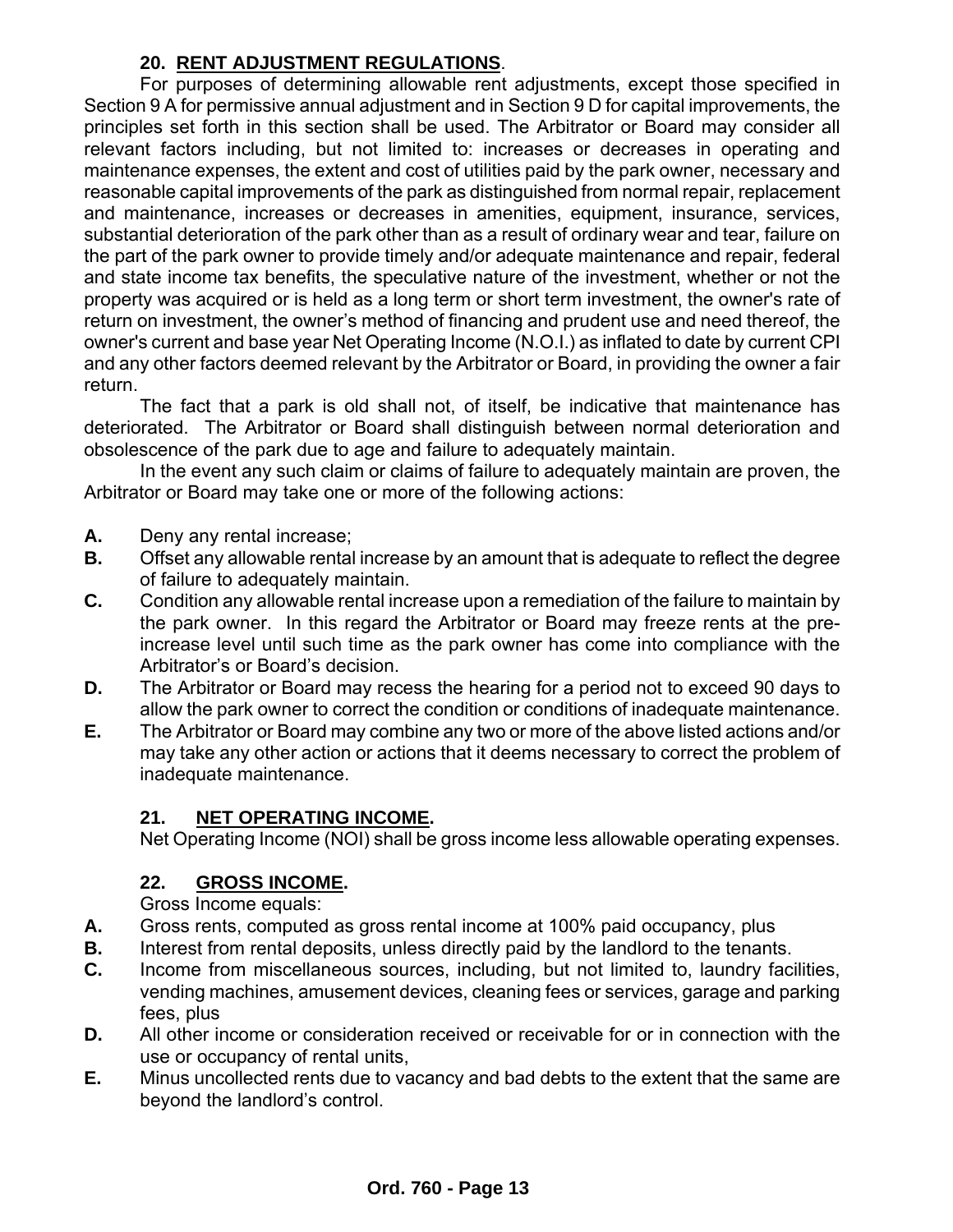## **23. ALLOWABLE OPERATING EXPENSES.**

Operating expenses shall include but not be limited to the following:

- **A.** Real property taxes.
- **B. Utility costs**. Utility costs are for natural gas or liquid propane gas, electricity, water, cable television, garbage or refuse service, and sewer service, unless billed separately to and paid by the park residents in which case the park owner may not deduct such costs. It is assumed that charges for utility services billed to the tenant separately include an adequate reserve amount to repair and upgrade meters, lines and equipment and the park owner shall have the burden of showing by clear and convincing evidence that any additional expense is necessary to cover such repairs or upgrade.
- **C.** Management fees actually paid if management services are contracted for. If all or a portion of management services are performed by the landlord, management fees shall include the reasonable value for such landlord performed services. Management fees greater than five percent (5%) of gross income are presumed to be unreasonable. Such presumption may be rebutted.
- **D.** Other reasonable management expenses, including, but not limited to, necessary and reasonable advertising, accounting and insurance.
- **E.** Normal repair and maintenance expenses, including, but not limited to, painting, normal cleaning, fumigation, landscaping, and repair of all standard services, including electrical, plumbing, carpentry, furnished appliances, drapes, carpets, and furniture.
- **F.** Owner-performed labor, which shall be compensated at the following hourly rates upon documentation of the date, time, and nature of the work performed:
	- **1.** At the general prevailing rate of per diem wages for the Riverside or Indio area, (whichever may be applicable) for the specific type of work performed, as determined and published by the Director of the Department of Industrial Relations of the State of California pursuant to Section 1770 et seq of the Labor Code of the State of California.
	- **2.** If no such general prevailing rate has been determined and published, then a cost per hour for general maintenance and a cost per hour for skilled labor as established by Riverside County Department of Economic Development.
	- **3.** Notwithstanding the above, a landlord may receive greater or lesser compensation for self-labor if the landlord proves by clear and convincing evidence that the amounts set forth above are substantially unfair in a given case.
	- **4.** Owner performed labor in excess of 5% of Gross Income shall not be allowed unless the landlord proves by clear and convincing evidence that such excess labor expenses resulted in proportionately greater services for the benefit of tenants.
- **G.** License and registration fees required by law to the extent same are not otherwise paid by tenants.
- **H.** The reasonable cost of the capital improvement including reasonable financing costs, plus two percent (2%) over the prime rate at Bank of America in effect at the time of the assessment computed in accordance with any useful life table utilized by the Internal Revenue Service.
- **I.** Reasonable attorneys fees and costs incurred as normal and reasonable costs of doing business, including, but not limited to, good faith attempts to recover rents owing and good faith unlawful detainer actions not in derogation of applicable law, to the extent same are not recovered from tenants.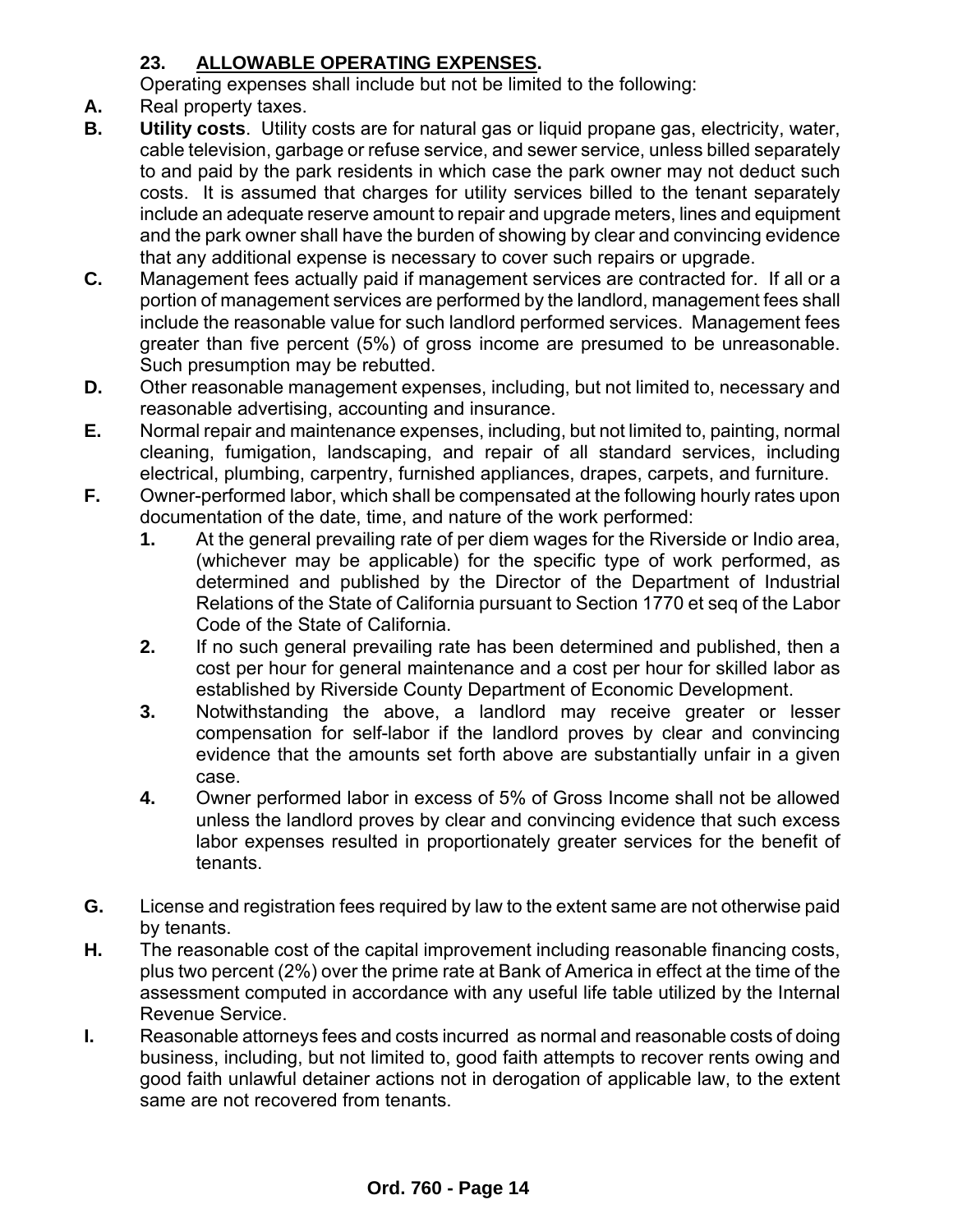### **24. OPERATING EXPENSES NOT ALLOWABLE.**

Operating expenses shall not include the following:

- **A.** Avoidable, unreasonable or unnecessary expenses;
	- **1.** All expenses allowed must be reasonable. To the extent that the Arbitrator or Board finds any expense(s) to be unreasonable, the Arbitrator or Board shall adjust such expense(s).
- **B.** Mortgage principal and interest payments;
	- **1.** In refinancing, increased interest shall be permitted to be considered as an operating expense only where the park owner can show that the refinancing was reasonable and consistent with prudent business practices under the circumstances.
- **C.** Lease purchase payments; and rent or lease payments to park owner's lesser; except that increases in such payments in any year may be allowed if found by the Arbitrator or Board to be reasonable and consistent with prudent business practice under the circumstances.
- **D.** Excessive costs of maintenance caused by delaying normal maintenance;
- **E.** A cost that results because the loss is uninsured where prudent business practice would expect insurance coverage or the cost for that portion of a loss above a normal deductible, if underinsured, shall not be included as an operating expense.
- **F**. Depreciation of the real property;
- **G.** Any expenses for which the landlord has been reimbursed by any security deposit, insurance settlement, judgment for damages, settlement, or any other method.
- **H.** Attorneys fees and other costs incurred for preparation and presentation of proceedings before the Arbitrator or Board, or in connection with civil actions or proceedings against the Arbitrator or Board.
- **I.** Penalties, fees or interest assessed or awarded for violation of this or any other statute;

#### **25. PRESUMPTION OF FAIR BASE YEAR NET OPERATING INCOME.**

Except as provided in below, it shall be presumed that the Net Operating Income produced by a park owner during the base year, provided a fair return on property. Owners shall be entitled to maintain and increase their Net Operating Income from year to year in accordance with Sections 8B and 9B.

#### **26. REBUTTING THE PRESUMPTION.**

It may be determined that the base year net operating income yielded other than a fair return on property, in which case, the base year Net operating Income may be adjusted. In order to make such a determination, the Arbitrator or Board or its designee must make at least one of the following findings:

- **A.** The owner's operating and maintenance expenses in the base year were unusually high or low in comparison to other years. In such instances, adjustments may be made in calculating such expenses so the base year operating expenses reflect average expenses for the property over a reasonable period of time. The Arbitrator or Board shall consider the following factors:
	- **1.** The owners made substantial capital improvements during the base year which were not reflected in the rent levels on the base date.
	- **2.** Substantial repairs were made due to damage caused by natural disaster, vandalism or other cause which management has taken appropriate action to reduce.
	- **3.** Maintenance and repair were below accepted standards so as to cause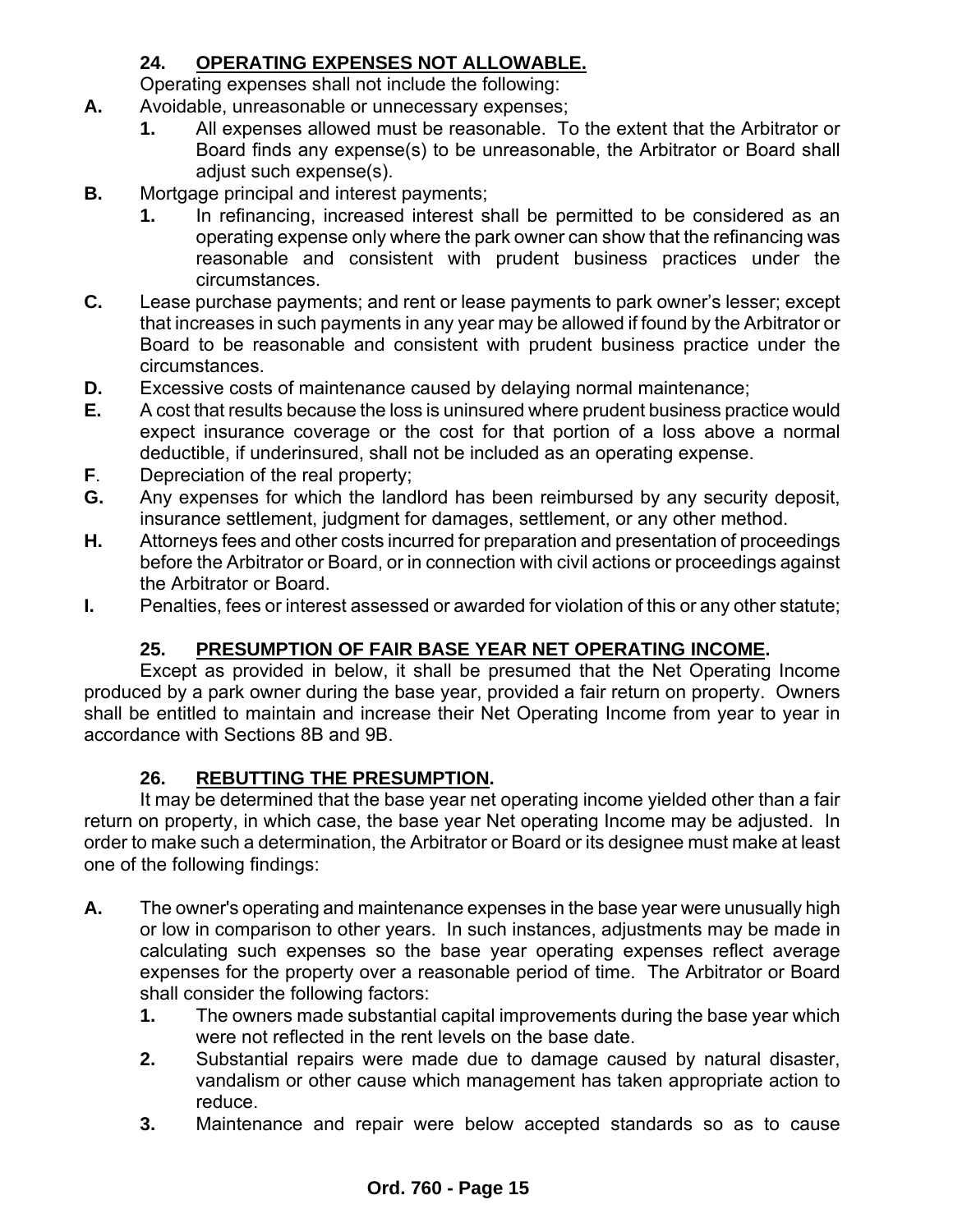significant deterioration in the quality of housing services.

- **4.** Other expenses were unreasonably high or low notwithstanding the following of prudent business practices by management.
- **B.** The rental rates in the base year were disproportionate due to enumerated factors below. In such instances, adjustments may be made in calculating gross rents consistent with the purpose of this Ordinance.
	- **1.** The rental rates in the base year were substantially higher or lower than in preceding months by reason of premiums being charged or rebates being given for reasons unique to particular units or limited to **the period determining the base rent.**
	- **2.** The rent in the base year was substantially higher or lower than at other times of the year by reason of seasonal demand or seasonal variations in rent.
	- **3.** The rental rates in the base year were exceptionally high or low due to other factors which would cause the application of the base year net operating income to result in gross inequity to either the owner or tenant.

## **27. DETERMINATION OF BASE YEAR NET OPERATING INCOME.**

- **A.** To determine the Net Operating Income during the base year, there shall be deducted from the annualized gross income being realized in 1991, a sum equal to the actual operating expenses for calendar year 1991, unless the owner demonstrates to the satisfaction of the Arbitrator or Board that the use of some other consecutive 12-month period is justified by reasons consistent with the purposes of this section.
- **B.** In the event the owner did not own the subject property during the base year, the operating expenses for 1991 shall be determined by one of the following methods, whichever the Arbitrator or Board determines to be more reliable in the particular case:
	- **1.** The previous owner's actual operating expenses as defined in Section 23 if such figures were available, or
	- **2.** Actual operating expenses for the first calendar year of new ownership, adjusted to 1991.
- **C.** Park owners shall be entitled to maintain and increase their net operating income from year to year in accordance with the guidelines set forth in this Ordinance. It shall further be rebuttably presumed that where the net operating income is less than fifty percent (50%) of gross income in the base year, the park owner was receiving less than a just and reasonable return on the mobile home park.

## **28. DETERMINATION OF CURRENT YEAR NET OPERATING INCOME.**

To determine the current year net operating income there shall be deducted from the annualized gross income, determined by analyzing the monthly rents in effect at the time of filing of a petition, a sum equal to the actual operating expenses for the last calendar year (unless the owner demonstrates to the satisfaction of the Arbitrator or Board or its designee that the use of some other consecutive 12-month period is justified by reasons consistent with the purposes of this section).

# **29. SCHEDULE OF INCREASES IN OPERATING EXPENSES.**

Where scheduling of rental increases, or other calculations, require projections of income and expenses, it shall be assumed that operating expenses, exclusive of property taxes, and management expenses, increase at 5% per year, that property taxes increase at 2% per year, and that management expenses constitute 5% of gross income, provided, however, that if actual increases are greater or less than those listed in this section, the actual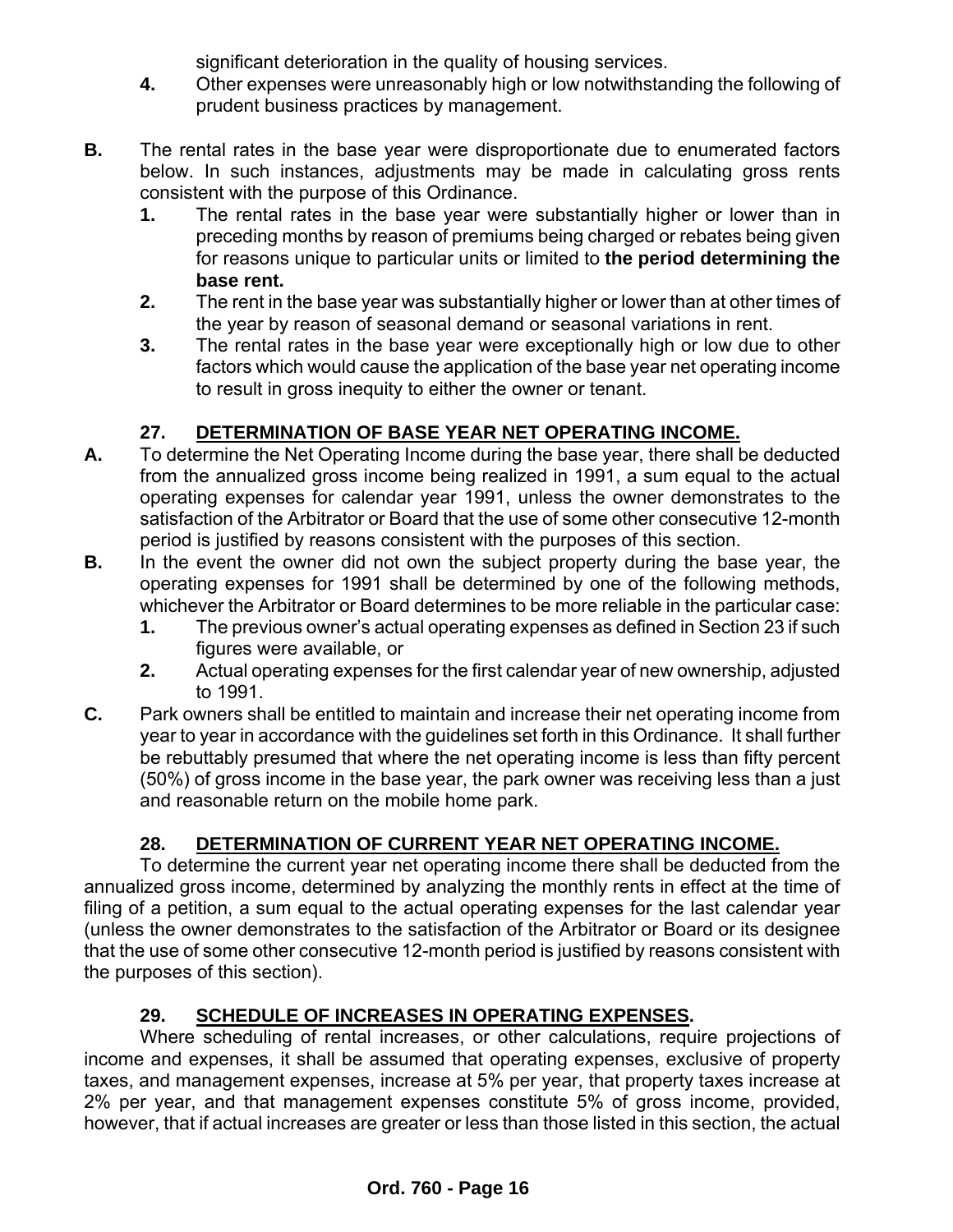increases shown according to proof shall be the increases applicable.

## **30. DISCRETIONARY CONSIDERATIONS.**

While the Net Operating Income formula should operate to guarantee a park owner a fair return on the park, the Arbitrator, Board or Hearing Officer considering a request for rent increases shall consider all relevant factors presented in making a determination, as set forth in this Ordinance.

#### **31. INCREASES PENDING HEARING.**

Rent increases may be collected in full by the park owner until such time as ordered otherwise by a final decision of the Arbitrator or the Board or unless agreed upon by the residents and the park owner.

#### **32. RENT ADJUSTMENTS FOR REDUCTION IN UTILITY SERVICES.**

- **A.** If a mobile home park provides in the rent, without separate charge, utilities or similar services (including, but not limited to, natural gas, electricity, water, sewer, trash, and/or cable television) and converts to separate charge for such service by separate metering, separate charge or other lawful means of transferring to the tenant the obligation for payment for such services, the cost savings shall be passed through to tenants by a rent adjustment equal to the actual cost to the park of such transferred utility or similar service (less common area usage)based on costs for the twelve (12) months period prior to notice to the tenants of the change. Provided compliance with this section occurs, provisions for mediation and/or hearing shall not apply. It is the intent of this Section for those rental agreements entered into on or after January 1, 1991, to be consistent with the provisions of Civil Code Section 798.41 as adopted by Chapter 1013, Section 2 of the Statutes of 1990.
- **B.** For purposes of this section, in determining cost savings to be passed on to tenants in the form of decreased rent, the cost of installation of separate utility meters, or similar costs incurred by the owner to shift the obligation for payment of utility costs to the tenants shall not be considered. However, this shall not be construed to prohibit or prevent the consideration of inclusion of such costs as an increased operating expense at mediation or arbitration.

#### **33. QUANTUM OF PROOF AND BURDEN OF PROOF.**

The decision of the Arbitrator, the Board, the Director, or the Hearing Officer must be supported by the evidence submitted at the hearing. The petitioning party shall have the burden of going forward with the evidence and the burden of persuasion by a preponderance of the evidence.

#### **34. REMEDIES FOR VIOLATION.**

- **A. Civil Remedies** Any person who demands, accepts, or retains any payment in violation of any provision of this Ordinance shall be liable in a civil action to the person from whom such payment is demanded, accepted, or retained for damages in the sum of three (3) times the amount by which the payment or payments demanded, accepted or retained exceed the maximum rent which could lawfully be demanded, accepted, or retained, together with reasonable attorney's fees and costs as determined by the Court.
- **B. Criminal Remedies** It shall be unlawful for any owner to willfully and knowingly adjust any rent in an amount in excess of that allowed under this Ordinance or by order of the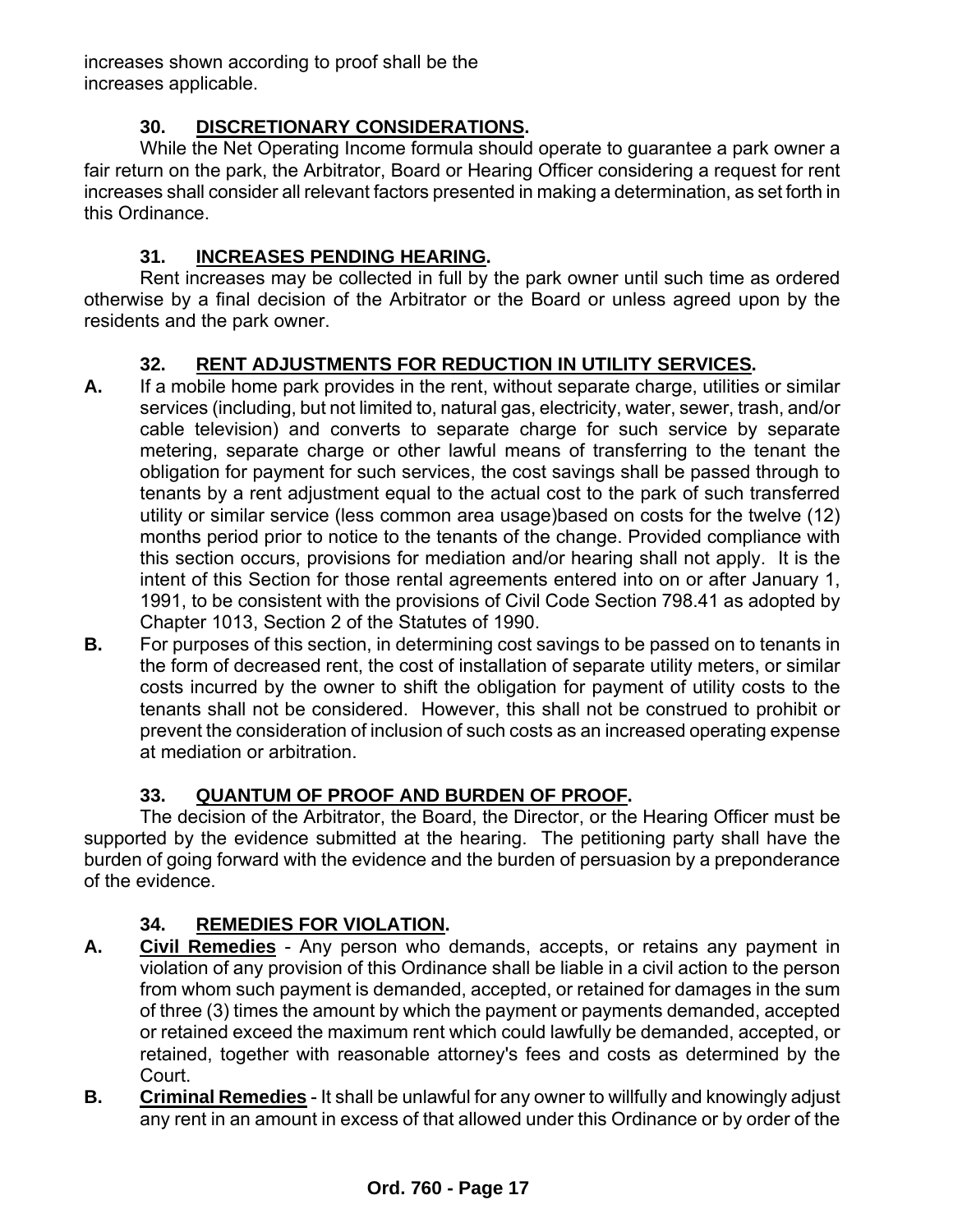Arbitrator or Mobile Home Board. Any owner who willfully and knowingly violates any of the provisions of this Ordinance or the orders of the Arbitrator or Mobile Home Board shall be guilty of a misdemeanor punishable by a fine not exceeding \$1,000 or six months in jail or both.

- **C. Injunctive and Other Civil Relief -** The Arbitrator, the Mobile Home Board, the Director, the County, and/or the Tenants and Owners may seek relief from the appropriate Court within the jurisdiction within which the rental unit is located to enforce any provision of this Ordinance or its implementing regulations or to restrain or enjoin any violation of this Ordinance and of the rules, regulations, orders and decisions of the Arbitrator, Mobile Home Board or Board of Supervisors.
- **D. Non-waiver of Rights -** Any waiver or purported waiver by a tenant or prospective tenant of rights granted under this Ordinance prior to the time when such rights may be exercised, whether oral or written, shall be void as contrary to public policy.

### **35. PERIODIC REVIEW OF ORDINANCE.**

- **A.** The Board of Supervisors shall review the provisions of this Ordinance following a report by the Director one year following the date of adoption thereof, and at any other time deemed appropriate, in order to consider the following:
	- **1.** Whether this Ordinance continues to be necessary to protect the public health, safety, and welfare.
	- **2.** Whether the implementation of the provisions of this Ordinance have been adequate; and
	- **3.** Whether the provisions of this Ordinance should be amended to provide more effective regulations or to avoid unnecessary hardship.

#### **36. SEVERABILITY.**

If any provisions of this Ordinance or application thereof to any person or circumstances is held to be invalid, this invalidity shall not affect other applications of this Ordinance which can be given effect without the invalid provision or application, and to this end, the provisions of this Ordinance are declared to be severable.

#### **37. ORDINANCE TO BE LIBERALLY CONSTRUED.**

This Ordinance shall be liberally construed to achieve the purposes of this Ordinance and to preserve its validity.

#### **38. PROSPECTIVE EFFECT.**

This Ordinance is intended to operate prospectively from its effective date, and anything which occurred prior to the effective date of this Ordinance which was otherwise lawful shall not be affected. Any agreement entered into between a park owner and park residents resolving a dispute which arose under Ordinance 606 and its subsequent amendments shall continue to be effective and enforceable between the parties.

#### **39. EFFECTIVE DATE.**

This Ordinance is effective 30 days after adoption.

#### **40. OPERATIVE DATE.**

This Ordinance shall become operative on July 1, 1996.

#### **41. NO REPEAL OF ORDINANCE NO. 606.**

Ordinance 606 is not repealed by adoption of this Ordinance. The Board of Supervisors on or before July 1, 1996 shall consider the need to repeal Ordinance No. 606.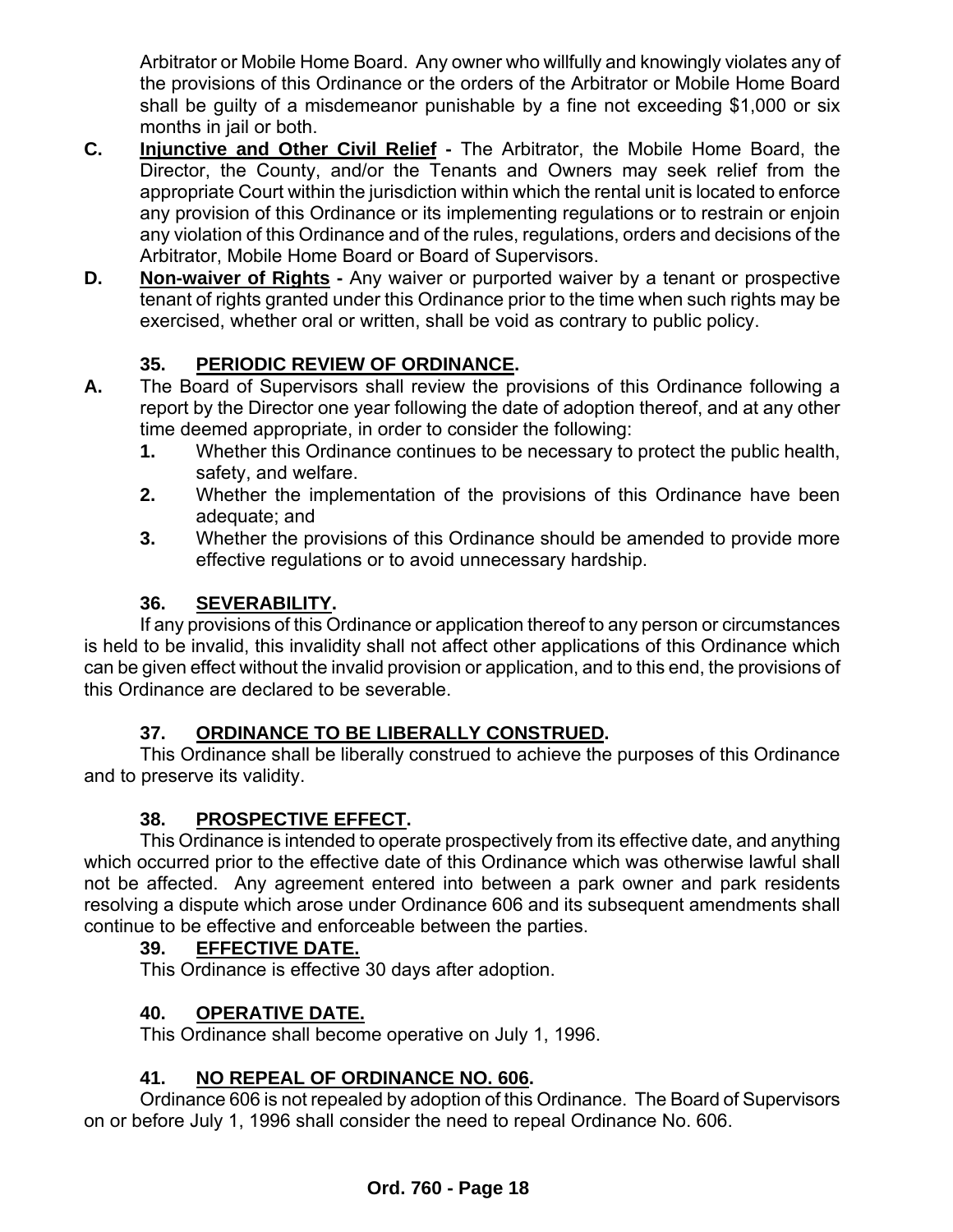**Adopted:** 760 Item 3.2 of 02/20/1996 (Eff: 03/20/1996) **Amended:** 760.1 Item 3.5 of 09/10/1996 (Eff: 10/10/1996) 760.2 Item 7.4 of 09/17/1996 (Eff: 10/17/1996)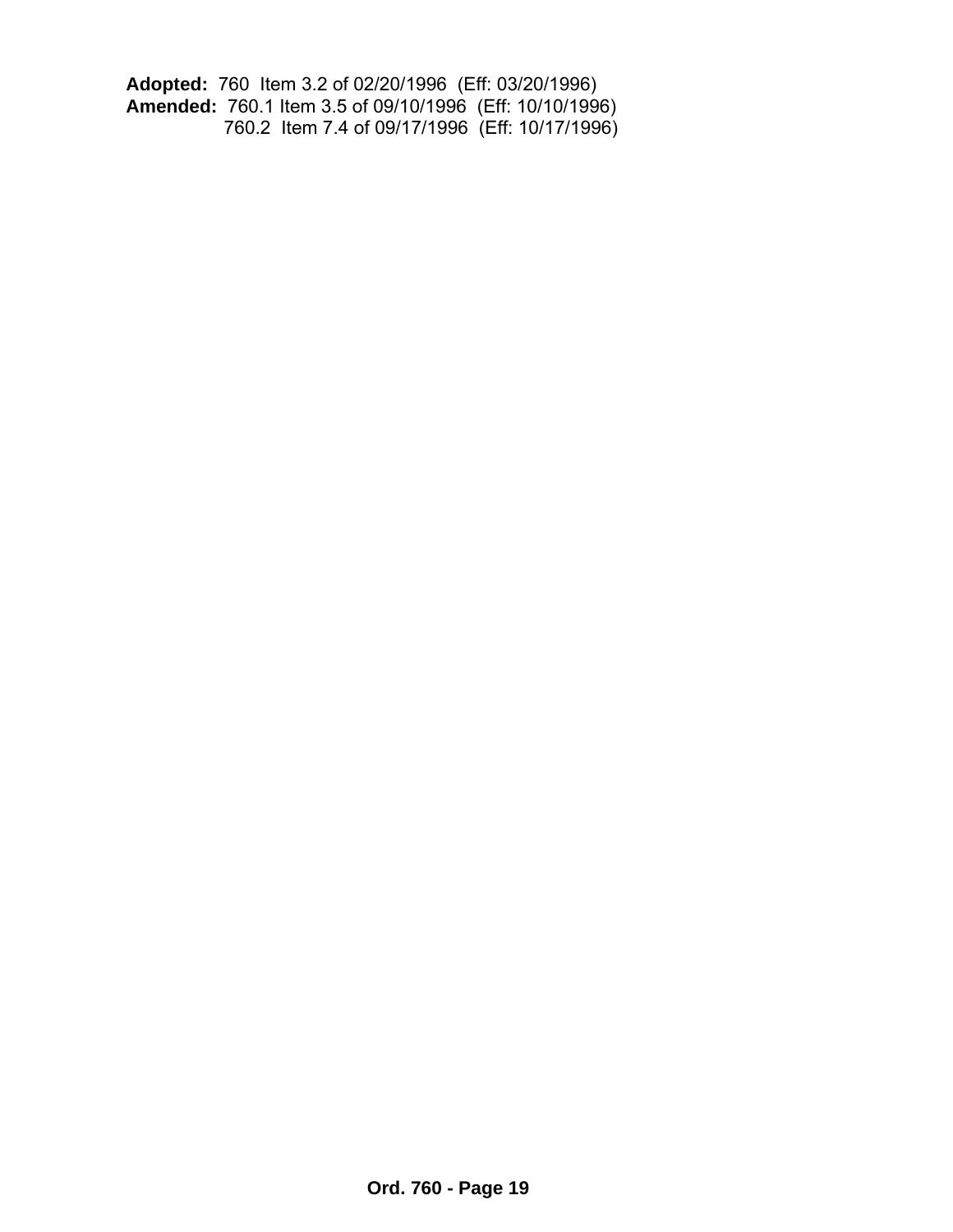#### **PETITION FOR HEARING RIVERSIDE MOBILE HOME RENT BOARD 4080 Lemon Street Riverside, CA 92501**

#### **Please Check One:**

| ------------- |                 | $\sqrt{4}$ .        |
|---------------|-----------------|---------------------|
| Group         |                 | $$1.00*$ per space) |
|               | $(*Filing Fee)$ |                     |

If more than one space affected, at least 30% of spaces similarly affected must sign petition attached.

 $(S1.00*)$ 

#### **Park Owner:**

| Landlord               | $$1.00*$ per space) |
|------------------------|---------------------|
| Hardship Rent Increase | $$1.00*$ per space) |
| (*Filing Fee)          |                     |

Number of Spaces Affected \_\_\_\_\_\_\_\_\_\_\_\_\_\_\_\_\_\_\_

Applicant: \_\_\_\_\_\_\_\_\_\_\_\_\_\_\_\_\_\_\_\_\_\_\_\_\_\_\_\_\_\_\_\_\_\_\_\_\_\_\_\_ Telephone: \_\_\_\_\_\_\_\_\_\_\_\_\_\_\_\_\_\_\_\_\_\_\_\_\_\_

Address: \_\_\_\_\_\_\_\_\_\_\_\_\_\_\_\_\_\_\_\_\_\_\_\_\_\_\_\_\_\_\_\_\_\_\_\_\_\_\_\_\_\_\_ City: \_\_\_\_\_\_\_\_\_\_\_\_\_\_\_\_\_ Zip: \_\_\_\_\_\_\_\_\_\_

\_ \_ \_ \_ \_ \_ \_ \_ \_ \_ \_ \_ \_ \_ \_ \_ \_ \_ \_ \_ \_ \_ \_ \_ \_ \_ \_ \_ \_ \_ \_ \_ \_ \_ \_ \_ \_ \_ \_ \_ \_ \_ \_ \_ \_ \_ \_ \_ \_ \_ \_ \_ \_ \_ \_ \_ \_ \_ \_ \_ Summary of Petition (Please attach additional sheets if needed):

| Signature:            | Date:           |
|-----------------------|-----------------|
| <b>For Office Use</b> |                 |
| Received by:          | Date:           |
| Fee Paid: \$          | Receipt Number: |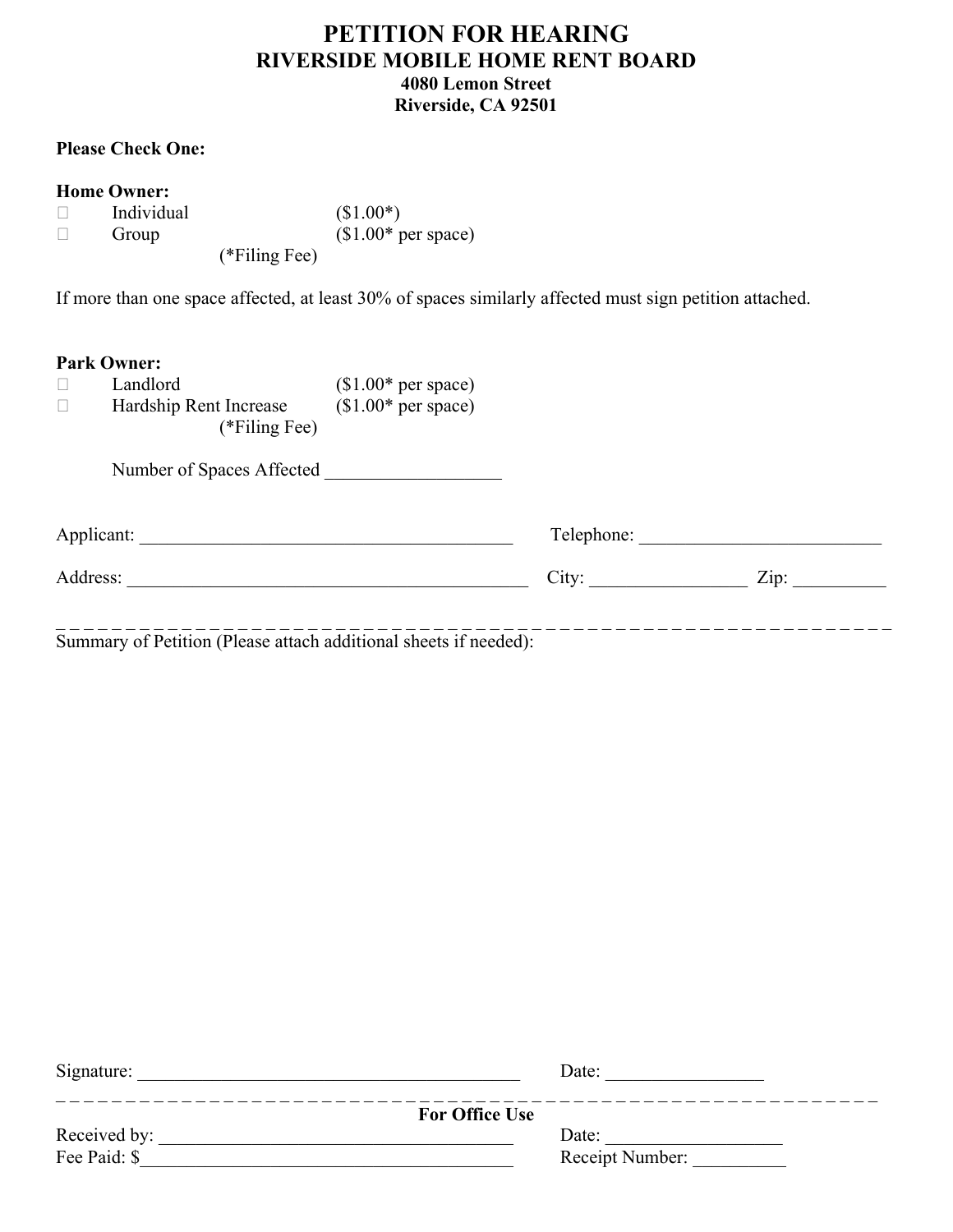#### RESIDENT'S PETITION TO PROTEST RENT INCREASE PURSUANT TO COUNTY ORDINANCE 760

| We, the undersigned residents of | do hereby petition, pursuant to procedures as set forth in |
|----------------------------------|------------------------------------------------------------|
| County Ordinance 760.            |                                                            |

| The proposed space rent increase is \$                                           | <sub>or</sub> | $\%$ ) per month/year, effective | The other |
|----------------------------------------------------------------------------------|---------------|----------------------------------|-----------|
| rent related dispute involves: (Provide typed or printed attachments, if needed) |               |                                  |           |

<u> 1989 - Johann Stoff, deutscher Stoff, der Stoff, der Stoff, der Stoff, der Stoff, der Stoff, der Stoff, der S</u>

At lease 30% of the tenants similarly affected must sign below (one signature per space). If additional signatures are required, you may add signatures to the back of this petition.

| <b>MAILING ADDRESS:</b><br>DATE | <b>PRINT NAME</b>                                                                                                                                                                                                              | <b>SIGNATURE</b>                                                                                                                                                                                                                                                                                                                                                                                                                              | SPACE# |
|---------------------------------|--------------------------------------------------------------------------------------------------------------------------------------------------------------------------------------------------------------------------------|-----------------------------------------------------------------------------------------------------------------------------------------------------------------------------------------------------------------------------------------------------------------------------------------------------------------------------------------------------------------------------------------------------------------------------------------------|--------|
|                                 |                                                                                                                                                                                                                                |                                                                                                                                                                                                                                                                                                                                                                                                                                               |        |
|                                 |                                                                                                                                                                                                                                |                                                                                                                                                                                                                                                                                                                                                                                                                                               |        |
|                                 |                                                                                                                                                                                                                                |                                                                                                                                                                                                                                                                                                                                                                                                                                               |        |
|                                 |                                                                                                                                                                                                                                | $\overline{a}$ . $\overline{a}$ $\overline{a}$ $\overline{a}$ $\overline{a}$ $\overline{a}$ $\overline{a}$ $\overline{a}$ $\overline{a}$ $\overline{a}$ $\overline{a}$ $\overline{a}$ $\overline{a}$ $\overline{a}$ $\overline{a}$ $\overline{a}$ $\overline{a}$ $\overline{a}$ $\overline{a}$ $\overline{a}$ $\overline{a}$ $\overline{a}$ $\overline{a}$ $\overline{a}$ $\overline$                                                         |        |
|                                 |                                                                                                                                                                                                                                |                                                                                                                                                                                                                                                                                                                                                                                                                                               |        |
|                                 |                                                                                                                                                                                                                                |                                                                                                                                                                                                                                                                                                                                                                                                                                               |        |
|                                 |                                                                                                                                                                                                                                |                                                                                                                                                                                                                                                                                                                                                                                                                                               |        |
|                                 |                                                                                                                                                                                                                                |                                                                                                                                                                                                                                                                                                                                                                                                                                               |        |
|                                 |                                                                                                                                                                                                                                | $\overline{\phantom{a}}$ , $\overline{\phantom{a}}$ , $\overline{\phantom{a}}$ , $\overline{\phantom{a}}$ , $\overline{\phantom{a}}$ , $\overline{\phantom{a}}$ , $\overline{\phantom{a}}$ , $\overline{\phantom{a}}$ , $\overline{\phantom{a}}$ , $\overline{\phantom{a}}$ , $\overline{\phantom{a}}$ , $\overline{\phantom{a}}$ , $\overline{\phantom{a}}$ , $\overline{\phantom{a}}$ , $\overline{\phantom{a}}$ , $\overline{\phantom{a}}$ |        |
|                                 |                                                                                                                                                                                                                                | $\frac{10.7}{2}$ and $\frac{10.7}{2}$ and $\frac{10.7}{2}$ and $\frac{10.7}{2}$ and $\frac{10.7}{2}$ and $\frac{10.7}{2}$ and $\frac{10.7}{2}$ and $\frac{10.7}{2}$ and $\frac{10.7}{2}$ and $\frac{10.7}{2}$ and $\frac{10.7}{2}$ and $\frac{10.7}{2}$ and $\frac{10.7}{2}$ and                                                                                                                                                              |        |
|                                 |                                                                                                                                                                                                                                |                                                                                                                                                                                                                                                                                                                                                                                                                                               |        |
|                                 |                                                                                                                                                                                                                                | 12. $\qquad \qquad$                                                                                                                                                                                                                                                                                                                                                                                                                           |        |
|                                 |                                                                                                                                                                                                                                | $\overline{13.}$ $\overline{\phantom{25.}0}$ $\overline{\phantom{25.}0}$ $\overline{\phantom{25.}0}$ $\overline{\phantom{25.}0}$ $\overline{\phantom{25.}0}$ $\overline{\phantom{25.}0}$ $\overline{\phantom{25.}0}$ $\overline{\phantom{25.}0}$ $\overline{\phantom{25.}0}$ $\overline{\phantom{25.}0}$ $\overline{\phantom{25.}0}$ $\overline{\phantom{25.}0}$ $\overline{\phantom{25.}0}$ $\$                                              |        |
|                                 |                                                                                                                                                                                                                                | $\frac{1}{4}$                                                                                                                                                                                                                                                                                                                                                                                                                                 |        |
|                                 |                                                                                                                                                                                                                                |                                                                                                                                                                                                                                                                                                                                                                                                                                               |        |
|                                 |                                                                                                                                                                                                                                |                                                                                                                                                                                                                                                                                                                                                                                                                                               |        |
|                                 |                                                                                                                                                                                                                                |                                                                                                                                                                                                                                                                                                                                                                                                                                               |        |
| 18.                             | <u> 1989 - Johann Stein, mars an deutscher Stein und der Stein und der Stein und der Stein und der Stein und der</u>                                                                                                           |                                                                                                                                                                                                                                                                                                                                                                                                                                               |        |
|                                 | 19. $\qquad \qquad$                                                                                                                                                                                                            |                                                                                                                                                                                                                                                                                                                                                                                                                                               |        |
|                                 |                                                                                                                                                                                                                                | 20. $\qquad \qquad$                                                                                                                                                                                                                                                                                                                                                                                                                           |        |
|                                 |                                                                                                                                                                                                                                | I declare under penalty of perjury that all signatures on this petition were made in my presence.                                                                                                                                                                                                                                                                                                                                             |        |
|                                 | Dated: The contract of the contract of the contract of the contract of the contract of the contract of the contract of the contract of the contract of the contract of the contract of the contract of the contract of the con |                                                                                                                                                                                                                                                                                                                                                                                                                                               |        |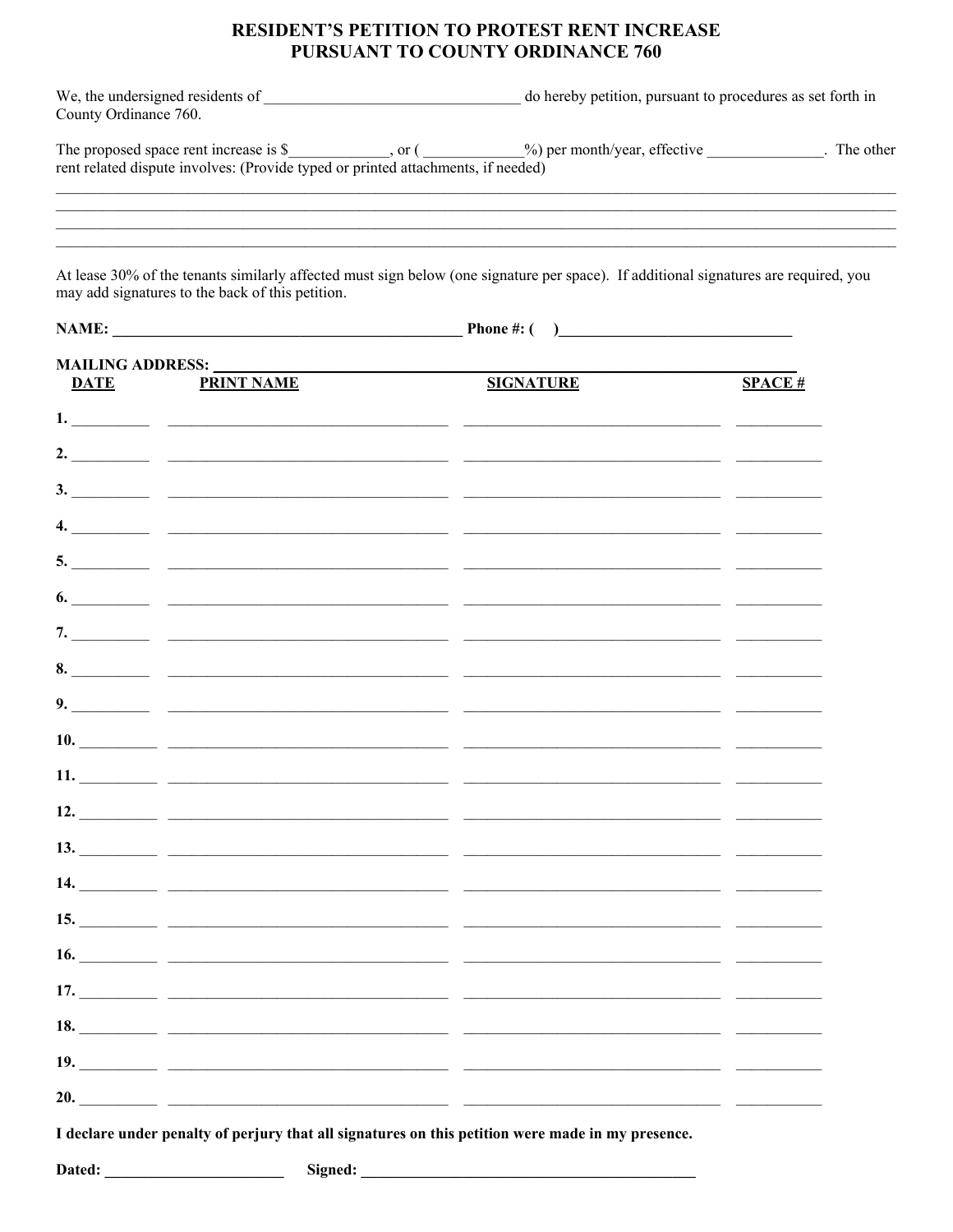#### **RENT ADJUSTMENT APPLICATION RIVERSIDE MOBILE HOME RENT BOARD 4080 Lemon Street Riverside, CA 92501**

| Permissive    |
|---------------|
| Adjustment    |
| $\frac{6}{6}$ |

|                                                                                                                                         | <b>Space</b><br>No. | <b>Resident's Name</b><br>& Address<br>(Other than Park) | Proposed<br><b>Monthly Rent</b> | Annual<br>Adjustment |
|-----------------------------------------------------------------------------------------------------------------------------------------|---------------------|----------------------------------------------------------|---------------------------------|----------------------|
|                                                                                                                                         |                     |                                                          |                                 |                      |
|                                                                                                                                         |                     |                                                          |                                 |                      |
| <b>Contact:</b><br><u> Termin a serie de la propincia del control de la propincia del control de la propincia del control de la pro</u> |                     |                                                          |                                 |                      |
| <b>Phone:</b>                                                                                                                           |                     |                                                          |                                 |                      |
|                                                                                                                                         |                     |                                                          |                                 |                      |
|                                                                                                                                         |                     |                                                          |                                 |                      |
| <b>Signature</b><br>Date                                                                                                                |                     |                                                          |                                 |                      |
|                                                                                                                                         |                     |                                                          |                                 |                      |
| <b>Approved By</b><br>Date                                                                                                              |                     |                                                          |                                 |                      |
| <b>Comments:</b>                                                                                                                        |                     |                                                          |                                 |                      |
|                                                                                                                                         |                     |                                                          |                                 |                      |
|                                                                                                                                         |                     |                                                          |                                 |                      |
|                                                                                                                                         |                     |                                                          |                                 |                      |
|                                                                                                                                         |                     |                                                          |                                 |                      |

**\_\_\_\_\_\_\_\_\_\_\_\_\_\_\_\_\_\_\_\_\_\_\_\_\_\_\_\_\_\_\_\_\_\_\_\_\_\_\_\_\_\_\_\_\_\_**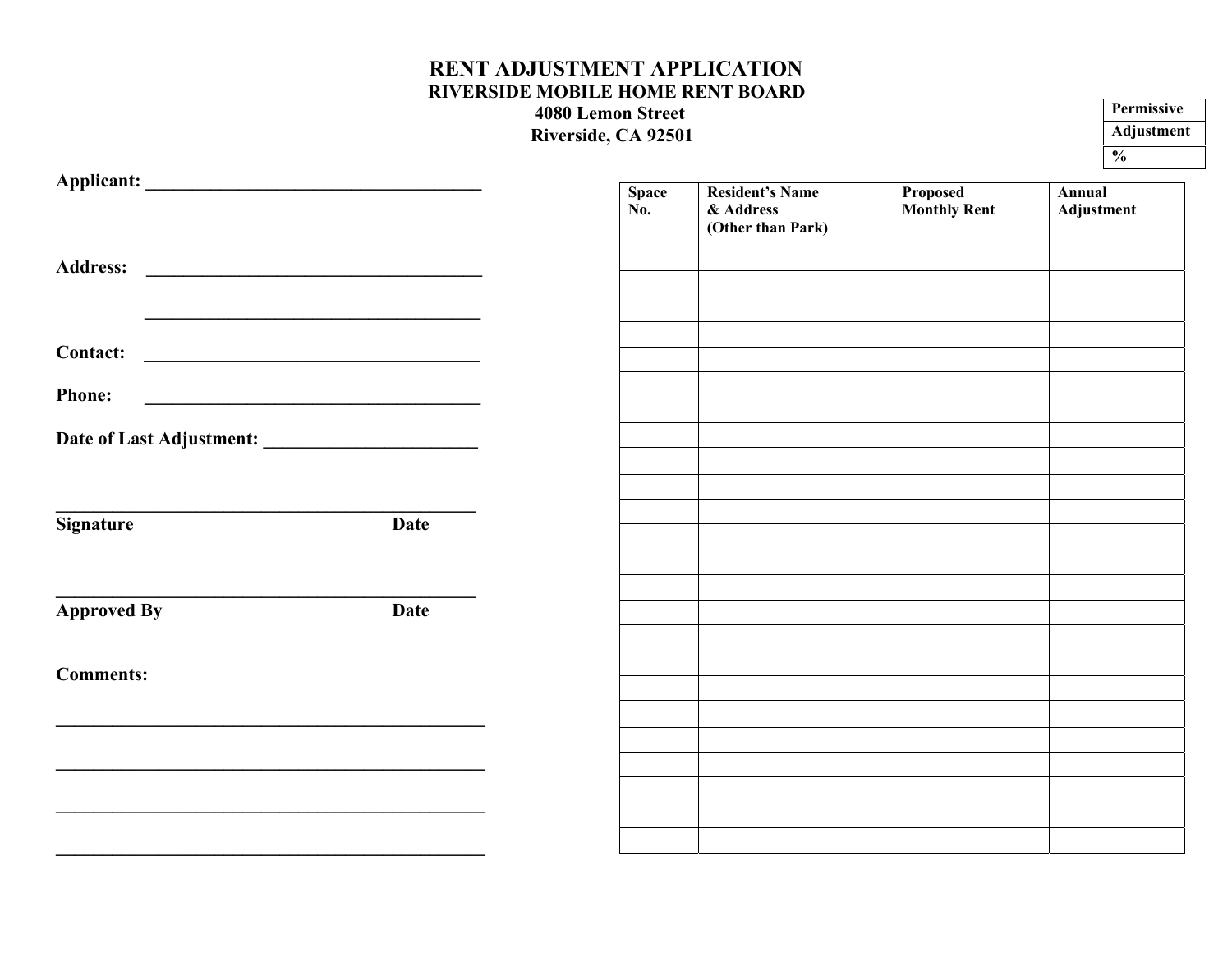#### Exhibit A

#### **RIVERSIDE MOBILE HOME RENT BOARD PETITION FOR HARDSHIP RENT INCREASE**

All information requested on this form must be provided. Failure to answer any question may result in dismissal of the petition by the Board

| Name of Applicant: (If corporation, indicate also name of person to contact concerning this petition)<br>(Area Code) |                                                                              |                                                                                                                                                                     |                  |                           |                           |                              |
|----------------------------------------------------------------------------------------------------------------------|------------------------------------------------------------------------------|---------------------------------------------------------------------------------------------------------------------------------------------------------------------|------------------|---------------------------|---------------------------|------------------------------|
|                                                                                                                      |                                                                              |                                                                                                                                                                     |                  |                           |                           |                              |
|                                                                                                                      |                                                                              |                                                                                                                                                                     |                  |                           |                           |                              |
| I.                                                                                                                   |                                                                              | <b>Gross Income</b>                                                                                                                                                 |                  |                           | <b>Base Year</b>          | <b>Last Calendar</b><br>Year |
|                                                                                                                      | A.                                                                           | Gross Rents (computed as Gross Rental Income at 100% paid occ.)<br>(Furnished copy of base rent roll and current rent role for all spaces if not on file with Board |                  |                           | \$                        |                              |
|                                                                                                                      | <b>B.</b><br><b>Interest from Deposits (unless paid directly to tenants)</b> |                                                                                                                                                                     |                  |                           |                           | $\sim$                       |
|                                                                                                                      | $\mathbf{C}$ .                                                               | <b>Income from:</b>                                                                                                                                                 | <b>Base Year</b> | <b>Last Calendar Year</b> |                           |                              |
|                                                                                                                      |                                                                              | 1. Laundry Facilities                                                                                                                                               | \$               | $\mathbb{S}$              |                           |                              |
|                                                                                                                      |                                                                              | 2. Vending Machines                                                                                                                                                 |                  | $\mathbb{S}$ $\mathbb{S}$ |                           |                              |
|                                                                                                                      |                                                                              | 3. Cleaning Fees                                                                                                                                                    |                  | $\sim$                    |                           |                              |
|                                                                                                                      |                                                                              | 4. Garage & Parking Fees                                                                                                                                            | \$               | $\sim$ $\sim$ $\sim$      |                           |                              |
|                                                                                                                      |                                                                              | 5. Other (Specify): $\qquad \qquad$                                                                                                                                 | $\mathbf S$      | $\mathbb S$               |                           |                              |
|                                                                                                                      |                                                                              |                                                                                                                                                                     |                  | $\mathbb{S}$ s            |                           |                              |
|                                                                                                                      |                                                                              |                                                                                                                                                                     | <b>TOTAL</b>     |                           | $\boldsymbol{\mathsf{S}}$ | \$                           |

**Page 1 of 6**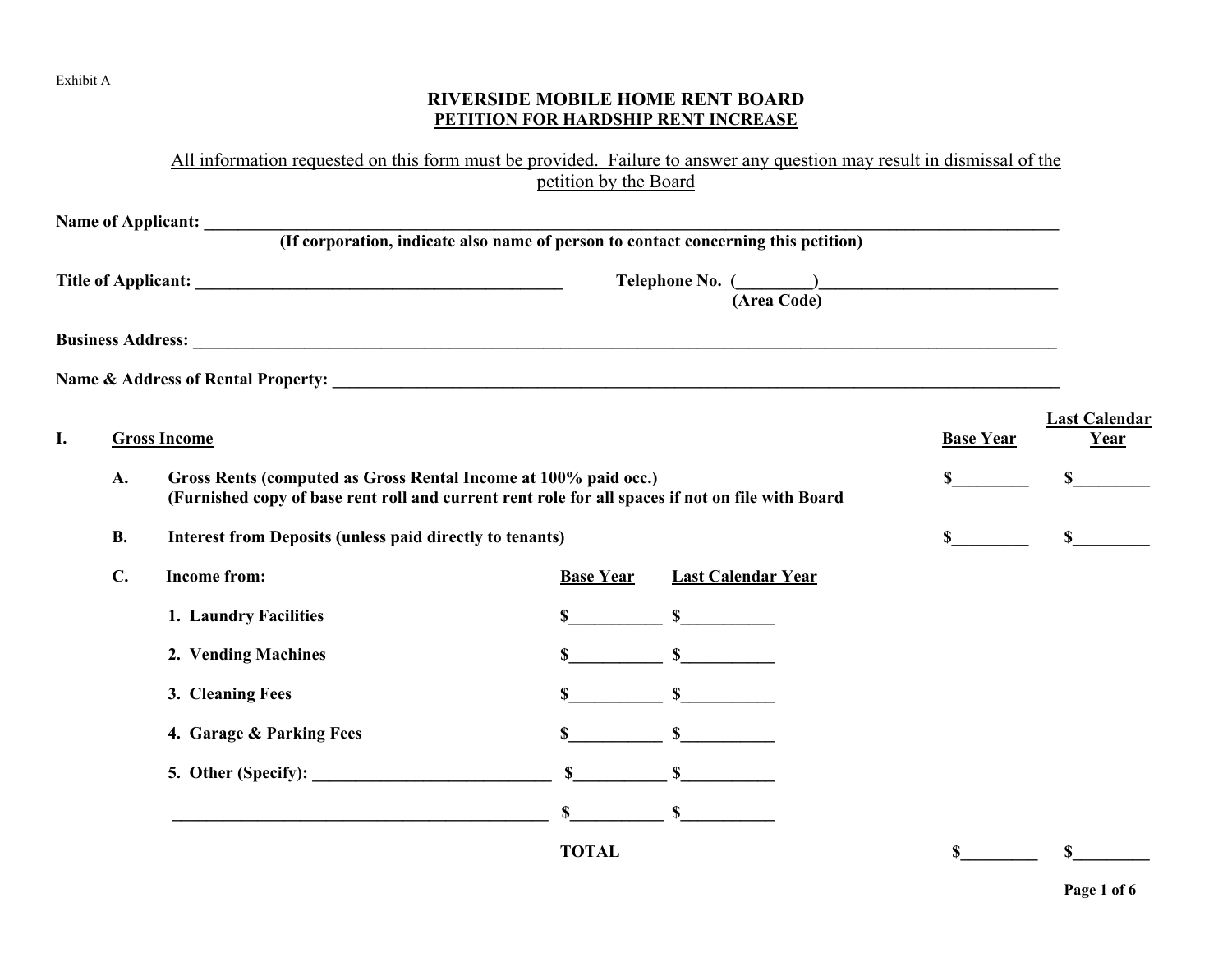|    |                                                         | <b>Base Year</b> | Last Calendar<br><u>Year</u> |
|----|---------------------------------------------------------|------------------|------------------------------|
| D. | Add Lines A, B, and C                                   |                  |                              |
| Е. | <b>Uncollected Rents Due to Bad Debts and Vacancies</b> |                  |                              |
| F. | Gross Income (Subtract Line E from Line D)              |                  |                              |

| Π. |    | <b>Operating Expenses</b>                                                                                                                                                                                                     | <b>Base Year</b> | <b>Last Calendar</b><br>Year |
|----|----|-------------------------------------------------------------------------------------------------------------------------------------------------------------------------------------------------------------------------------|------------------|------------------------------|
|    | G. | <b>Management Expenses</b>                                                                                                                                                                                                    |                  |                              |
|    |    | 1. Accounting                                                                                                                                                                                                                 | S —              | $\sim$                       |
|    |    | 2. Advertising                                                                                                                                                                                                                | \$               | $\mathbf S$                  |
|    |    | 3. Insurance Premiums                                                                                                                                                                                                         | \$               | \$                           |
|    |    | 4. Legal Fees                                                                                                                                                                                                                 | \$               | $\mathbb{S}$                 |
|    |    | 5. Value of Landlord Performed Services                                                                                                                                                                                       | $\mathbf S$      | $\int$                       |
|    |    | 6. Management Fees                                                                                                                                                                                                            | $\mathbf{s}$     | $\sim$                       |
|    |    | 7. Office Supplies                                                                                                                                                                                                            | S —              | $\mathbf S$                  |
|    |    | 8. Salaries and Payroll Taxes                                                                                                                                                                                                 | \$               | $\mathbb{S}$                 |
|    |    |                                                                                                                                                                                                                               | \$               | $\mathbb{S}$                 |
|    |    | <u> 1989 - Johann Barbara, martxa alemaniar a</u>                                                                                                                                                                             | $\mathbf S$      | $\mathbb{S}$                 |
|    |    | the control of the control of the control of the control of the control of the control of the control of the control of the control of the control of the control of the control of the control of the control of the control | $\mathbf{s}$     | $\sim$                       |
|    |    |                                                                                                                                                                                                                               | $\mathbb{S}$     | $\mathbb{S}$                 |
|    |    | <b>TOTAL</b>                                                                                                                                                                                                                  | \$               | \$                           |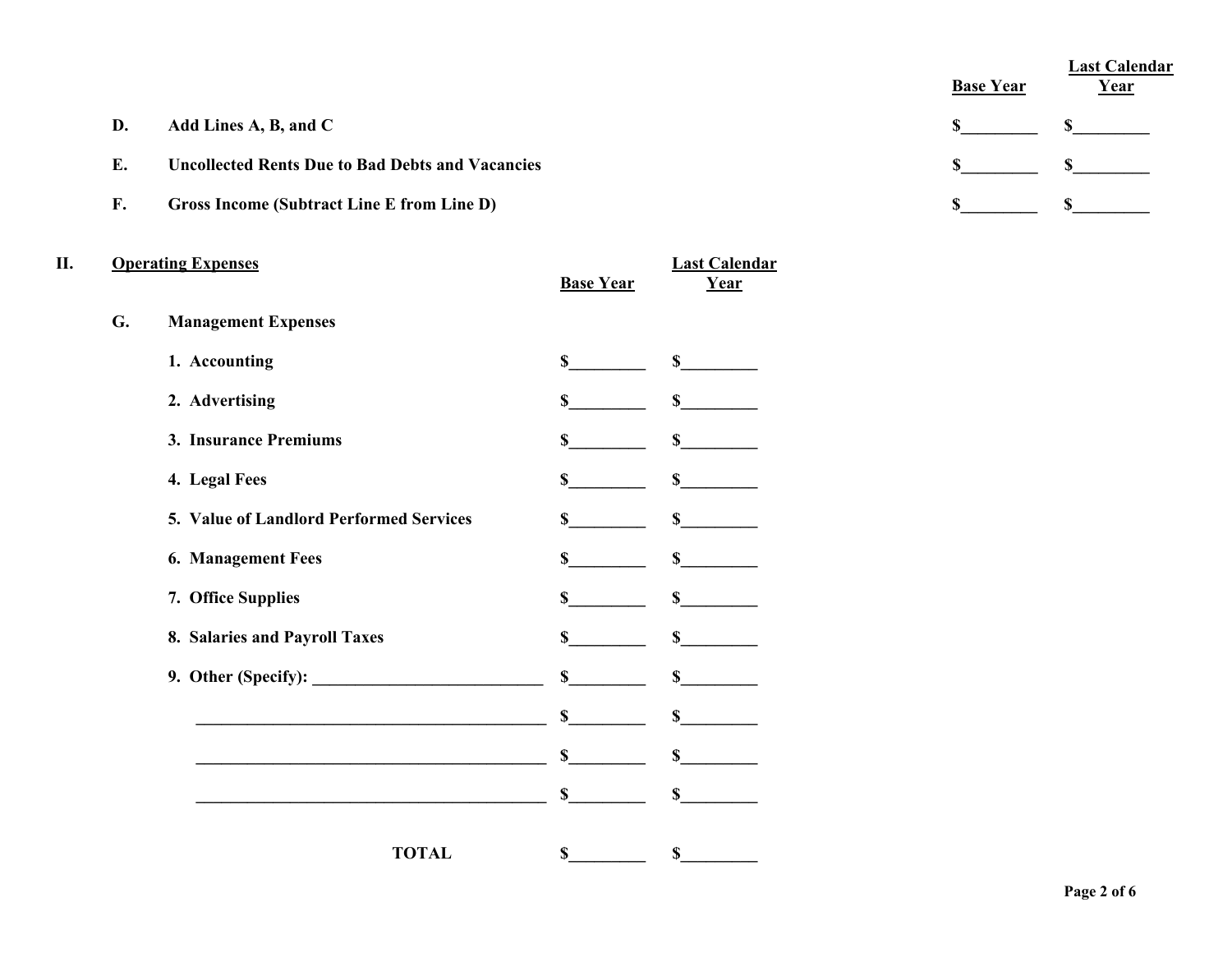**Last Calendar**

 **Base Year Year**

| Η. |    | <b>Operating Expenses (Con't)</b>                                                      |                  | <b>Last Calendar</b>                |                             |
|----|----|----------------------------------------------------------------------------------------|------------------|-------------------------------------|-----------------------------|
|    | H. | <b>Repair and Maintenance Costs</b>                                                    | <b>Base Year</b> | Year                                |                             |
|    |    | 1. Appliances                                                                          | $\sim$           | $\sim$                              |                             |
|    |    | 2. Cleaning                                                                            | \$               | s                                   |                             |
|    |    | 3. Fumigation                                                                          | $\sim$           | $\sim$                              |                             |
|    |    | 4. Furniture                                                                           | $\mathbb{S}$     | $\frac{\int f(x) dx}{\int f(x) dx}$ |                             |
|    |    | 5. Landscaping                                                                         | $\mathbf S$      | s                                   |                             |
|    |    | 6. Painting                                                                            | \$               | $\sim$                              |                             |
|    |    | 7. Supplies                                                                            | \$               | $\sim$                              |                             |
|    |    | 8. Other (Specify):                                                                    | $\sim$           | $\sim$                              |                             |
|    |    |                                                                                        | $\mathbf S$      | $\sim$                              |                             |
|    |    | <b>TOTAL</b>                                                                           |                  |                                     | s<br>$\mathbb{S}$           |
|    | I. | <b>Real Property Taxes:</b>                                                            |                  |                                     | $\mathbb{S}$<br>$\mathbf S$ |
|    | J. | <b>License and Registration Fees Not</b><br><b>Otherwise Paid by Tenants (Specify)</b> |                  |                                     |                             |
|    |    | 1. $\qquad \qquad$                                                                     | $\mathbb S$      | s                                   |                             |
|    |    | 2.                                                                                     | $\frac{\sim}{}$  | s                                   |                             |
|    |    | 3.                                                                                     | S                | $\mathbf S$                         |                             |
|    |    | <b>TOTAL</b>                                                                           |                  |                                     | \$<br>$\mathbf S$           |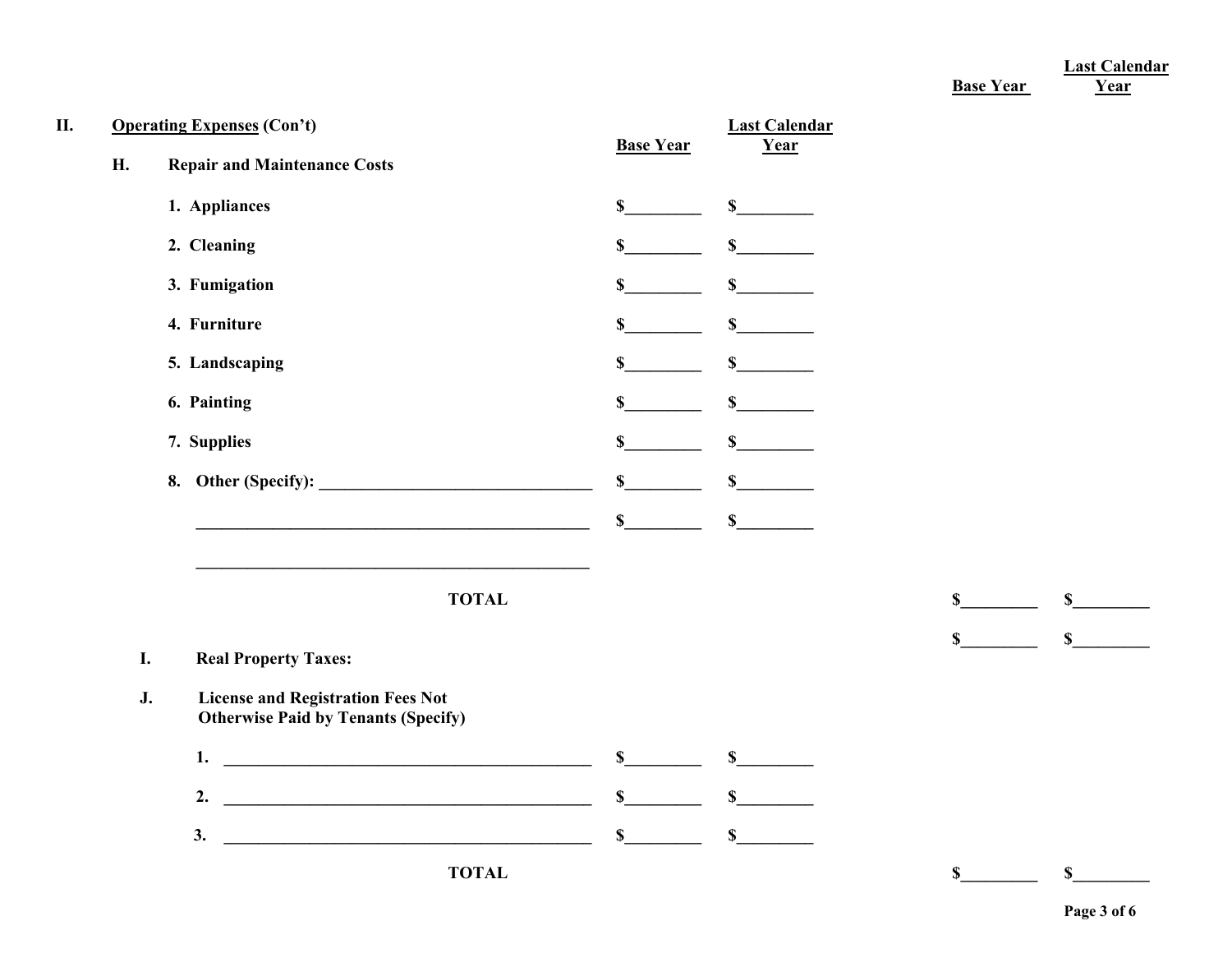#### II. **Operating Expenses (Con't)**

**K.** 

 $\mathbf{L}$ .

| <b>Utility Costs:</b>                                                                                                                                                                                                                                                                                                  | <b>Base Year</b>                    | <b>Last Calendar</b><br>Year | <b>Base Year</b> | Year         |
|------------------------------------------------------------------------------------------------------------------------------------------------------------------------------------------------------------------------------------------------------------------------------------------------------------------------|-------------------------------------|------------------------------|------------------|--------------|
| 1. Electricity                                                                                                                                                                                                                                                                                                         | $\mathbb{S}$                        | $\sim$                       |                  |              |
| 2. Gas                                                                                                                                                                                                                                                                                                                 | $\mathbf S$                         | $\mathbf S$                  |                  |              |
| 3. Telephone                                                                                                                                                                                                                                                                                                           | \$                                  | $\mathbf S$                  |                  |              |
| 4. Water                                                                                                                                                                                                                                                                                                               | $\mathbb{S}$                        | $\mathbf S$                  |                  |              |
|                                                                                                                                                                                                                                                                                                                        | $\sim$                              | $\mathbb{S}$                 |                  |              |
|                                                                                                                                                                                                                                                                                                                        | $\sim$                              | $\mathbf S$                  |                  |              |
| <b>TOTAL</b><br><b>Amortized Capital Expenses:</b>                                                                                                                                                                                                                                                                     |                                     |                              | $\mathbb{S}$     | $\mathbb{S}$ |
|                                                                                                                                                                                                                                                                                                                        |                                     | s                            |                  |              |
|                                                                                                                                                                                                                                                                                                                        |                                     | $\sim$                       |                  |              |
|                                                                                                                                                                                                                                                                                                                        | $\sim$                              | $\sim$                       |                  |              |
|                                                                                                                                                                                                                                                                                                                        | $\sim$                              | $\sim$                       |                  |              |
| $5.$ $\frac{1}{2}$ $\frac{1}{2}$ $\frac{1}{2}$ $\frac{1}{2}$ $\frac{1}{2}$ $\frac{1}{2}$ $\frac{1}{2}$ $\frac{1}{2}$ $\frac{1}{2}$ $\frac{1}{2}$ $\frac{1}{2}$ $\frac{1}{2}$ $\frac{1}{2}$ $\frac{1}{2}$ $\frac{1}{2}$ $\frac{1}{2}$ $\frac{1}{2}$ $\frac{1}{2}$ $\frac{1}{2}$ $\frac{1}{2}$ $\frac{1}{2}$ $\frac{1}{$ | $\sim$                              | $\mathbf S$                  |                  |              |
| 6.                                                                                                                                                                                                                                                                                                                     | $\frac{\int f(x) dx}{\int f(x) dx}$ | $\mathbf S$                  |                  |              |
| 7.<br><u> 1989 - Johann Barbara, martin amerikan basal da</u>                                                                                                                                                                                                                                                          | $\sim$                              | $\mathbf S$                  |                  |              |
| 8.                                                                                                                                                                                                                                                                                                                     | $\mathbf S$                         | $\mathbf S$                  |                  |              |

**Last Calendar**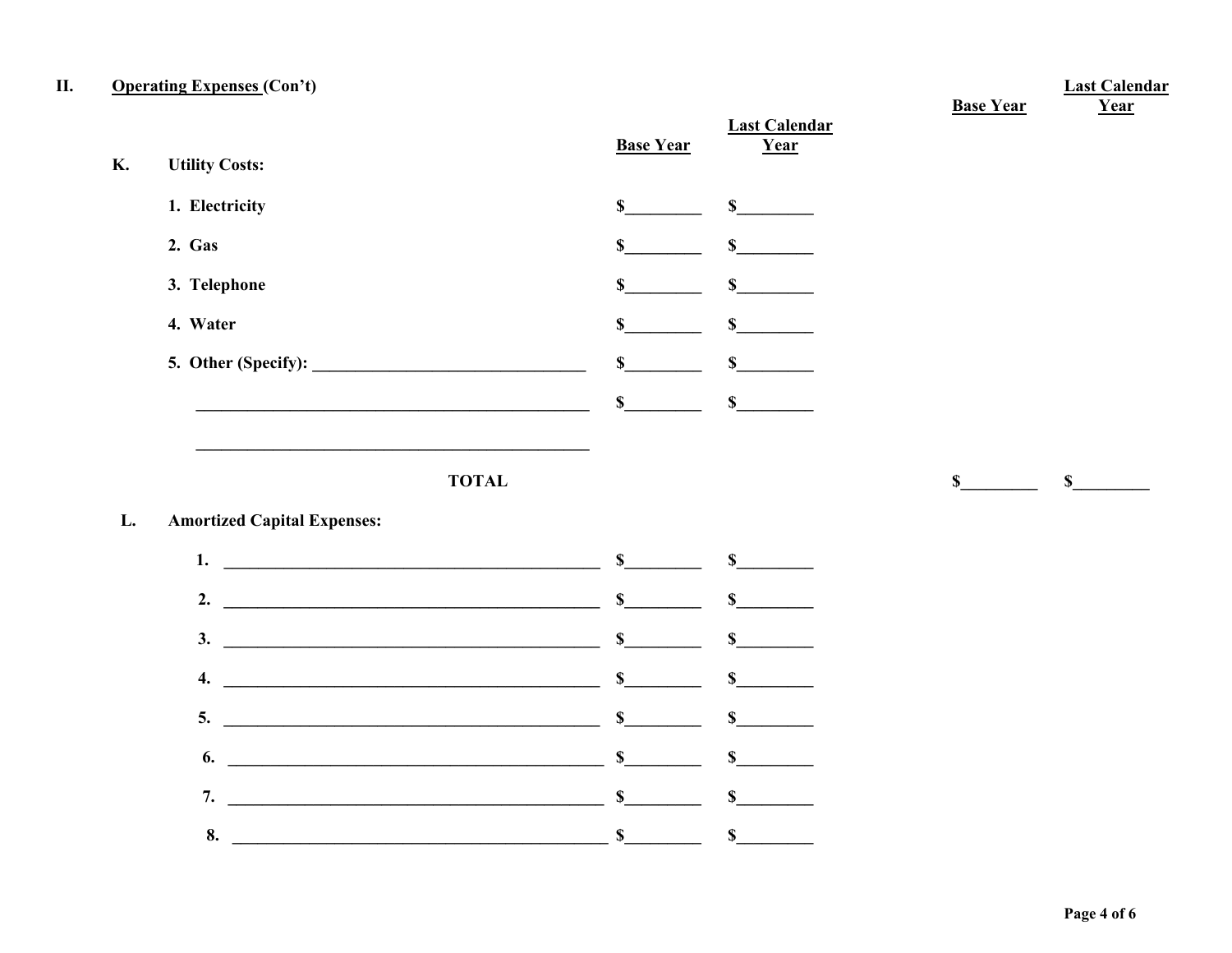| П. | <b>Operating Expenses (Con't)</b> |                                                                                                                                                                                                                                     |                        |                              | <b>Base Year</b> | <b>Last Calendar</b><br>Year |
|----|-----------------------------------|-------------------------------------------------------------------------------------------------------------------------------------------------------------------------------------------------------------------------------------|------------------------|------------------------------|------------------|------------------------------|
|    | L.                                | <b>Amortized Capital Expenses (Con't)</b>                                                                                                                                                                                           | <b>Base Year</b>       | <b>Last Calendar</b><br>Year |                  |                              |
|    |                                   | 9.                                                                                                                                                                                                                                  | \$                     | S.                           |                  |                              |
|    |                                   | <b>10.</b> The contract of the contract of the contract of the contract of the contract of the contract of the contract of the contract of the contract of the contract of the contract of the contract of the contract of the cont | \$                     | $\mathbb{S}$                 |                  |                              |
|    |                                   | <b>TOTAL</b>                                                                                                                                                                                                                        |                        |                              | S                | \$                           |
|    | M.                                | <b>Enter Total From Line F (Gross Income)</b>                                                                                                                                                                                       |                        |                              |                  | \$                           |
|    | N.                                | Total Expenses (Add Lines G, H, I, J, K, and L)                                                                                                                                                                                     |                        |                              | \$.              | $\mathbf S$                  |
|    | <b>O.</b>                         | Net Operating Income (Subtract Line N from Line M)                                                                                                                                                                                  |                        |                              | \$               | $\mathbf S$                  |
| Ш. |                                   | Do you consider any of the amounts entered above on Lines A through E or G through L to be unusually high or low:<br><b>Yes</b><br>No                                                                                               | If yes, explain below: |                              |                  |                              |

**Line Item Year Explanation Item Item**